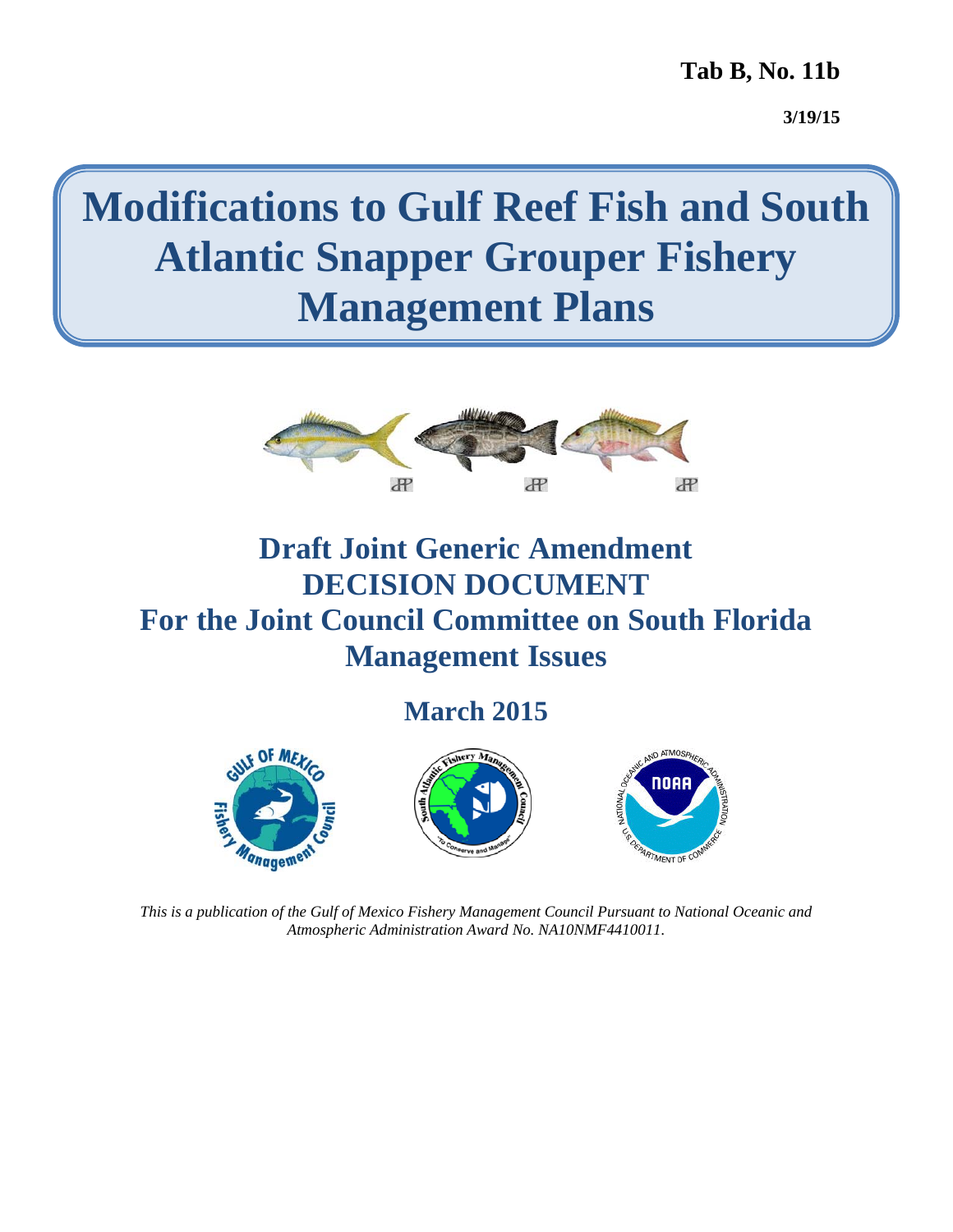# **DRAFT MANAGEMENT ALTERNATIVES**

#### *The following actions pertain exclusively to yellowtail snapper.*

### **Action 1: Partial Delegation of Commercial and/or Recreational Management of Yellowtail Snapper to the State of Florida for Federal Waters Adjacent to the State of Florida**

*Note: Under this action, the Councils will remain responsible for setting annual catch limits and determining appropriate accountability measures.*

**Alternative 1:** No action. Do not delegate management of yellowtail snapper in the Reef Fish Resources and Snapper Grouper Fishery Management Plans for the Gulf and South Atlantic Councils, respectively.

**Alternative 2:** Determine specific recreational management items for delegation to the State of Florida for yellowtail snapper:

**Option 2a:** Size limits **Option 2b:** Seasons **Option 2c:** Bag limits **Option 2d:** Minor modifications to existing allowable gear

**Alternative 3:** Determine specific commercial management items for delegation to the State of Florida for yellowtail snapper:

**Option 3a:** Size limits **Option 3b:** Seasons **Option 3c:** Commercial trip limits **Option 3d:** Minor modifications to existing allowable gear

*IPT Note*: *The IPT recommends determining upper and/or lower bounds for management items being considered for delegation to Florida (Options 2/3 a-c). Also, further detail will be necessary to define "Minor modifications to existing allowable gear", as analyses are not currently possible without knowing which modifications will be open to consideration by the Councils.* 

*IPT Note: The Councils should determine specifically which types of modifications to existing allowable gear will be permitted under this action.*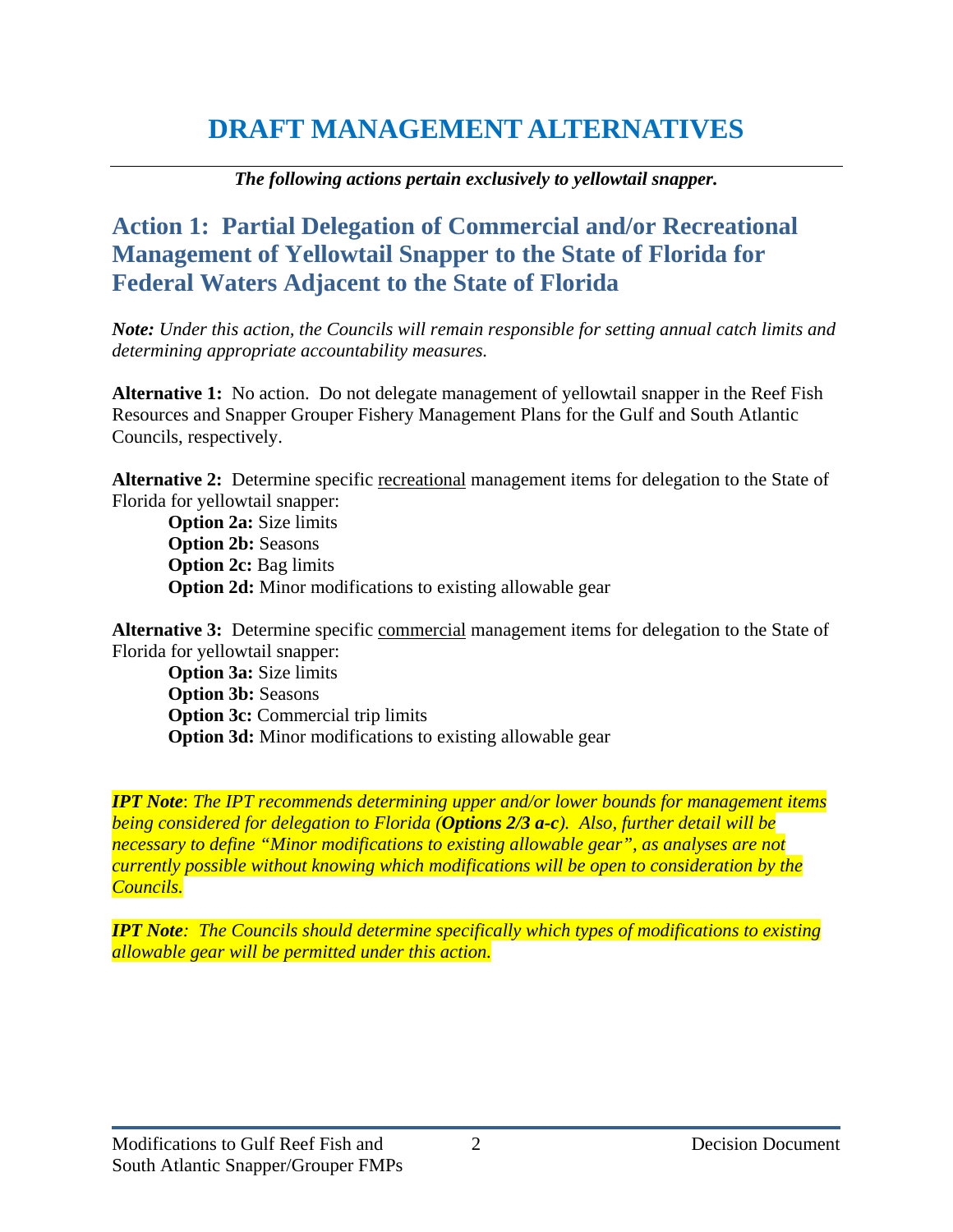## **Action 2: Establish and Consolidate ABCs and ACLs for Yellowtail Snapper**

**Alternative 1.** No action. Maintain the current commercial and recreational ACLs for yellowtail snapper based on the South Atlantic Council's Snapper Grouper Fishery Management Plan and maintain the current total ACL for yellowtail snapper in the Gulf based on the Reef Fish FMP.

- **Alternative 2**: Manage yellowtail snapper as a single unit with an overall combined multijurisdictional acceptable biological catch (ABC) and annual catch limit (ACL).
- **Alternative 3.** Use both Councils' agreed upon ABC for yellowtail snapper and allocate the commercial and recreational ACLs for the Gulf and South Atlantic: **Option 3a:** Use the following sector allocation formula: divide the sector allocations based on the ratio of landings with 50% of the weighting given to the mean of the landings from 1993-2008, and 50% on the mean of the landings from 2009-2013. **Option 3b**: Base sector allocations on average landings from 2009-2013 **Option 3c**: Base sector allocations on average landings from 2004-2013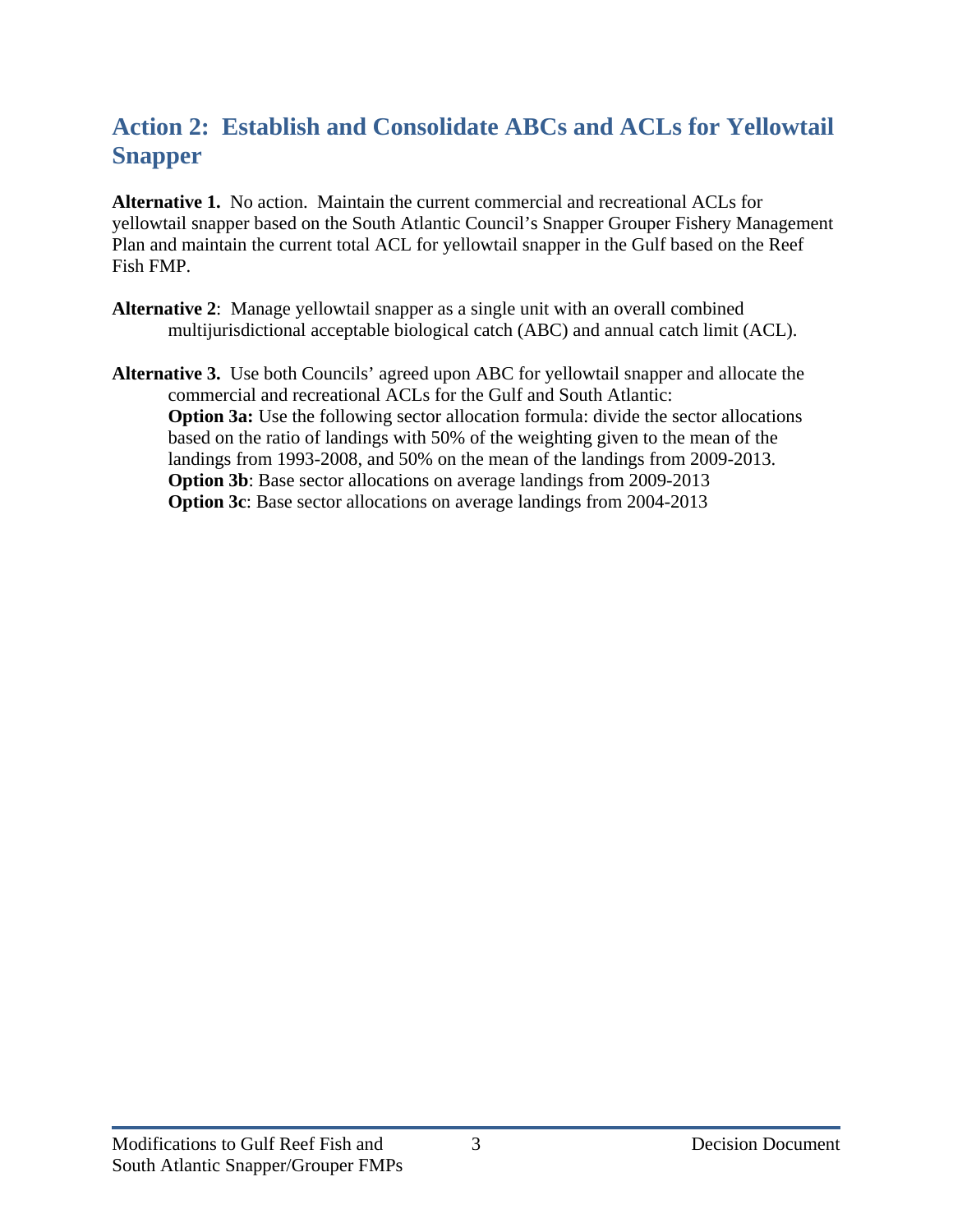## **Action 3: Partial Delegation of Commercial and/or Recreational Management of Mutton Snapper to the State of Florida in Federal Waters Adjacent to the State of Florida**

*Note: Under this action, the Councils will remain responsible for setting annual catch limits and determining appropriate accountability measures.*

**Alternative 1:** No action. Retain management of Mutton Snapper in the Reef Fish Resources and Snapper Grouper Fishery Management Plans for the Gulf and South Atlantic Councils, respectively.

**Alternative 2:** Determine specific recreational management items for delegation to the State of Florida for Mutton Snapper:

**Option 2a:** Size limits **Option 2b:** Seasons **Option 2c:** Bag limits **Option 2d:** Minor modifications to existing allowable gear **Alternative 3:** Determine specific commercial management items for delegation to the State of Florida for Mutton Snapper: **Option 3a:** Size limits **Option 3b:** Seasons

**Option 3c:** Commercial trip limits **Option 3d:** Minor modifications to existing allowable gear

*IPT Note*: *The IPT recommends determining upper and/or lower bounds for management items being considered for delegation to Florida (Options 2/3 a-c). Also, further detail will be necessary to define "Minor modifications to existing allowable gear", as analyses are not currently possible without knowing which modifications will be open to consideration by the Councils.*

*IPT Note*: *Delegating the setting of bag limits under Alternatives 2 and 3, Options 2c and 3c of Action 3 seems to duplicate efforts in Actions 5 and 6. If it is the Councils' desire to delegate the setting and changing of bag limits for mutton snapper to the State of Florida as outlined in Action 3, then the Councils may wish to reconsider the establishment of bag limits for mutton snapper in the manner shown in Actions 5 and 6. It would seem to be contradictory to consider delegating the setting of bag limits to the State of Florida in one action, and then to rationalize appropriate bag limit modifications under a Council management strategy in another action.* 

*IPT Note: The Councils should determine specifically which types of modifications to existing allowable gear will be permitted under this action.*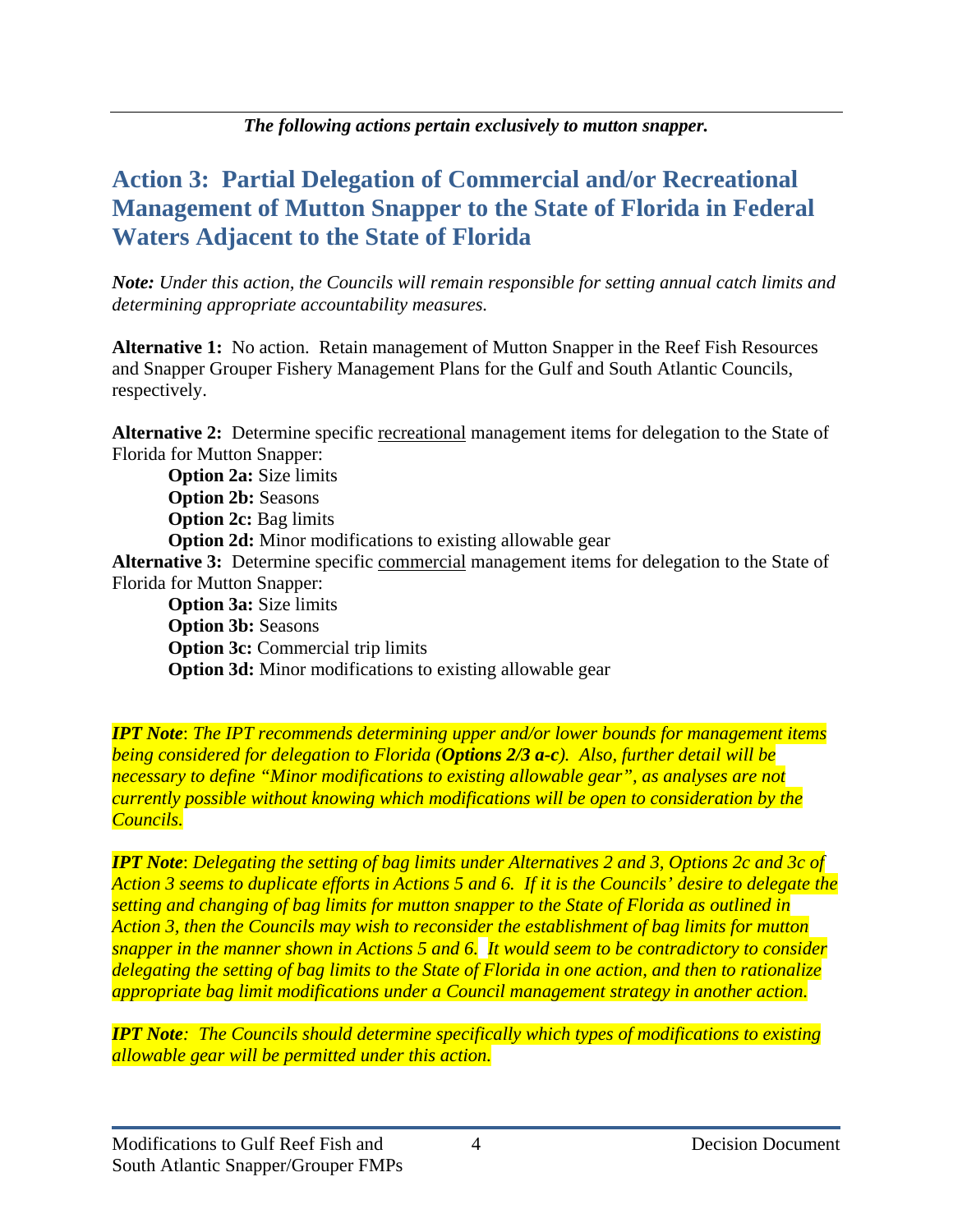## **Action 4: Establish and Consolidate ABCs and ACLs for Mutton Snapper**

**Alternative 1.** No action. Maintain the current commercial and recreational ACLs for mutton snapper based on the South Atlantic Councils Snapper Grouper Fishery Management Plan and maintain the current total ACL for mutton snapper in the Gulf based on the Reef Fish Resources FMP.

**Alternative 2**: Manage mutton snapper as a single unit with an overall combined multijurisdictional acceptable biological catch (ABC) and annual catch limit (ACL).

**Alternative 3.** Use both Councils' agreed upon ABC for mutton snapper and allocate the commercial and recreational ACLs for the Gulf and South Atlantic: **Option 3a:** Use the following sector allocation formula: divide the sector allocations based on the ratio of landings with 50% of the weighting given to the mean of the landings from 1993-2008, and 50% on the mean of the landings from 2009-2013. **Option 3b**: Base sector allocations for waters off Florida on average landings from 2009-2013

**Option 3c**: Base sector allocations for waters off Florida on average landings from 2004- 2013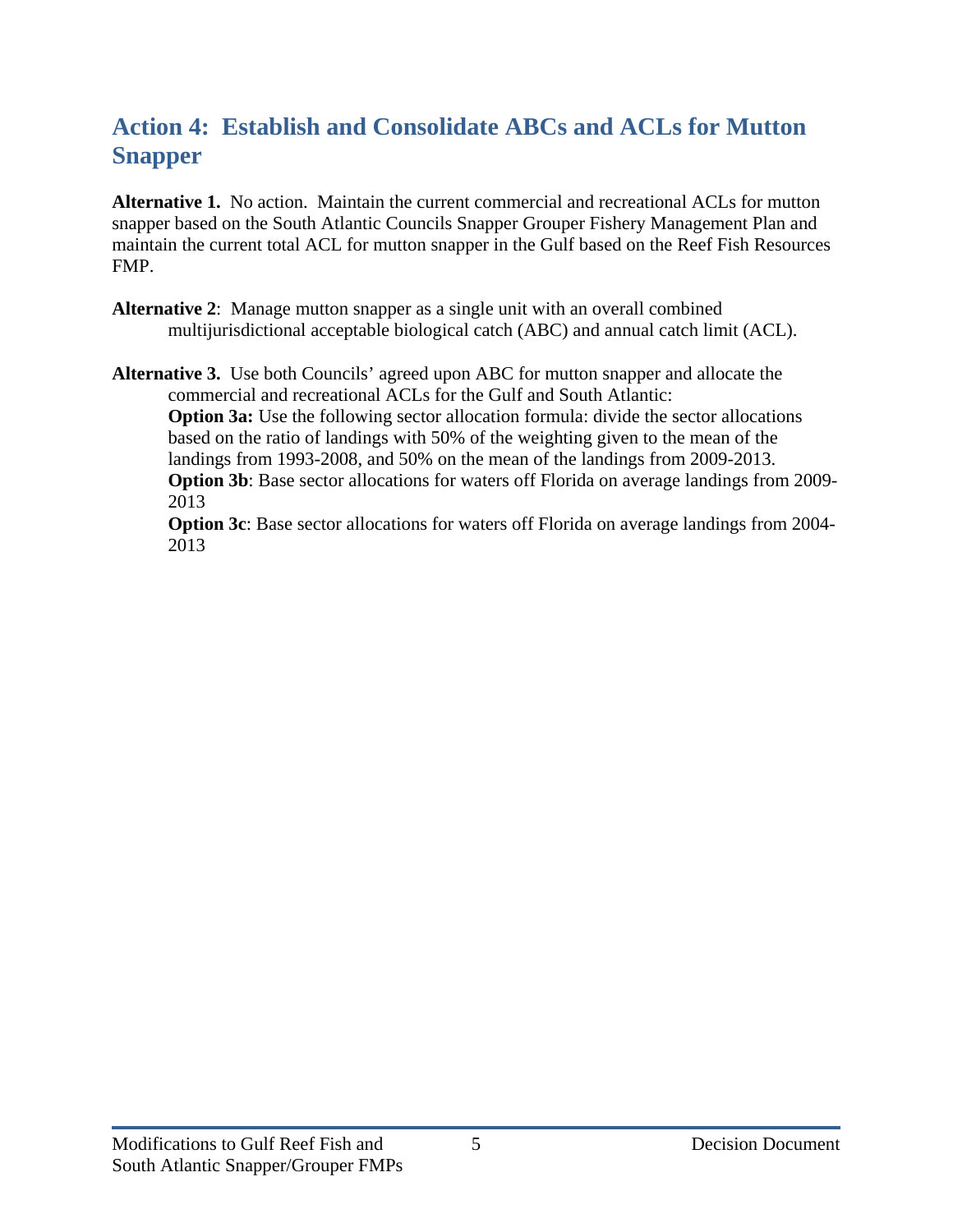### **Action 5. Modify Mutton Snapper Recreational Bag Limit in Gulf of Mexico and South Atlantic**

**Alternative 1:** No action. Mutton snapper is part of the aggregate 10 snapper bag limit in the Gulf of Mexico, the South Atlantic, and the State of Florida.

**Alternative 2:** Remove mutton snapper from the recreational aggregate bag limit and change the recreational bag limit for mutton snapper during the regular season (July-April) and during the spawning season (May-June).

**Option 2a:** 10 fish/person/day in the regular season, 2 fish/person/day during the spawning season

**Option 2b:** 5 fish/person/day in the regular season, 2 fish/person/day during the spawning season

**Option 2c:** 4 fish/person/day in the regular season, 2 fish/person/day during the spawning season

**Alternative 3:** Retain mutton snapper within the aggregate 10 snapper bag limit in the Gulf of Mexico and the South Atlantic, but specify bag limits for mutton snapper within the snapper recreational aggregate bag limit during the regular season (July-April) and during the spawning season (May-June).

**Option 3a**: Within the aggregate snapper bag limit, no more than 10 fish/person/day in the regular season and no more than 2 fish/person/day during the spawning season may be mutton snapper.

**Option 3b**: Within the aggregate snapper bag limit, no more than 5 fish/person/day in the regular season and no more than 2 fish/person/day during the spawning season may be mutton snapper.

**Option 3c**: Within the aggregate snapper bag limit, no more than 4 fish/person/day in the regular season and no more than 2 fish/person/day during the spawning season may be mutton snapper.

*Note: In the Gulf of Mexico, the 10 snapper-per-person aggregate includes all snapper species in the reef fish management unit except red snapper, vermilion snapper, and lane snapper (Table 5). In the South Atlantic, the 10 snapper-per-person aggregate includes all snapper species in the snapper grouper management unit except red snapper and vermilion snapper (Table 5). Cubera snapper less than 30" total length (TL) are included in the 10 fish bag limit. The aggregate 10 snapper bag limit includes a maximum of 2 cubera snapper per person (not to exceed 2 per/vessel) for fish 30" TL or larger off Florida.* 

*Note: State of Florida has the same regulations for the recreational sector as both Councils; however, the commercial sector in state waters is managed using regulations identical to the South Atlantic Council's commercial regulations.*

*IPT Note*: *Establishing bag limits in Actions 5 and 6 seems to duplicate efforts in Alternatives 2 and 3, Options 2c and 3c of Action 3. If it is the Councils' desire to establish bag limits for*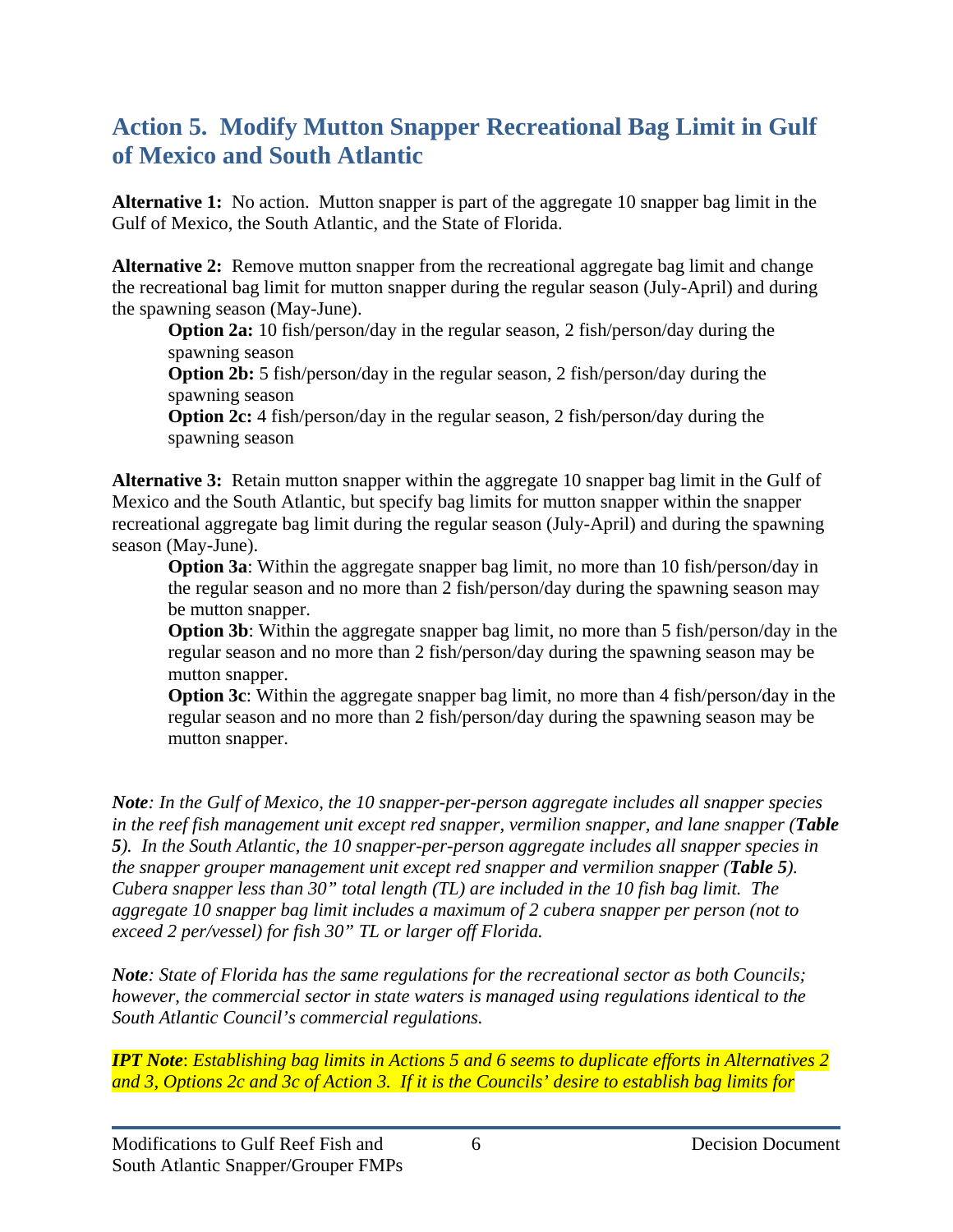*mutton snapper in the manner shown in Actions 5 and 6, then the Councils may wish to reconsider delegating the setting and changing of bag limits for mutton snapper to the State of Florida as outlined in Action 3. It would seem to be contradictory to consider delegating the setting of bag limits to the State of Florida in one action, and then to rationalize appropriate bag limit modifications under a Council management strategy in another action.* 

*IPT Note: The Councils may wish to revisit the inclusion of both Options 2b/c and 3b/c, since they differ by only one fish per person per day. If the Councils wish to include both options, then additional rationale will help frame subsequent analyses.*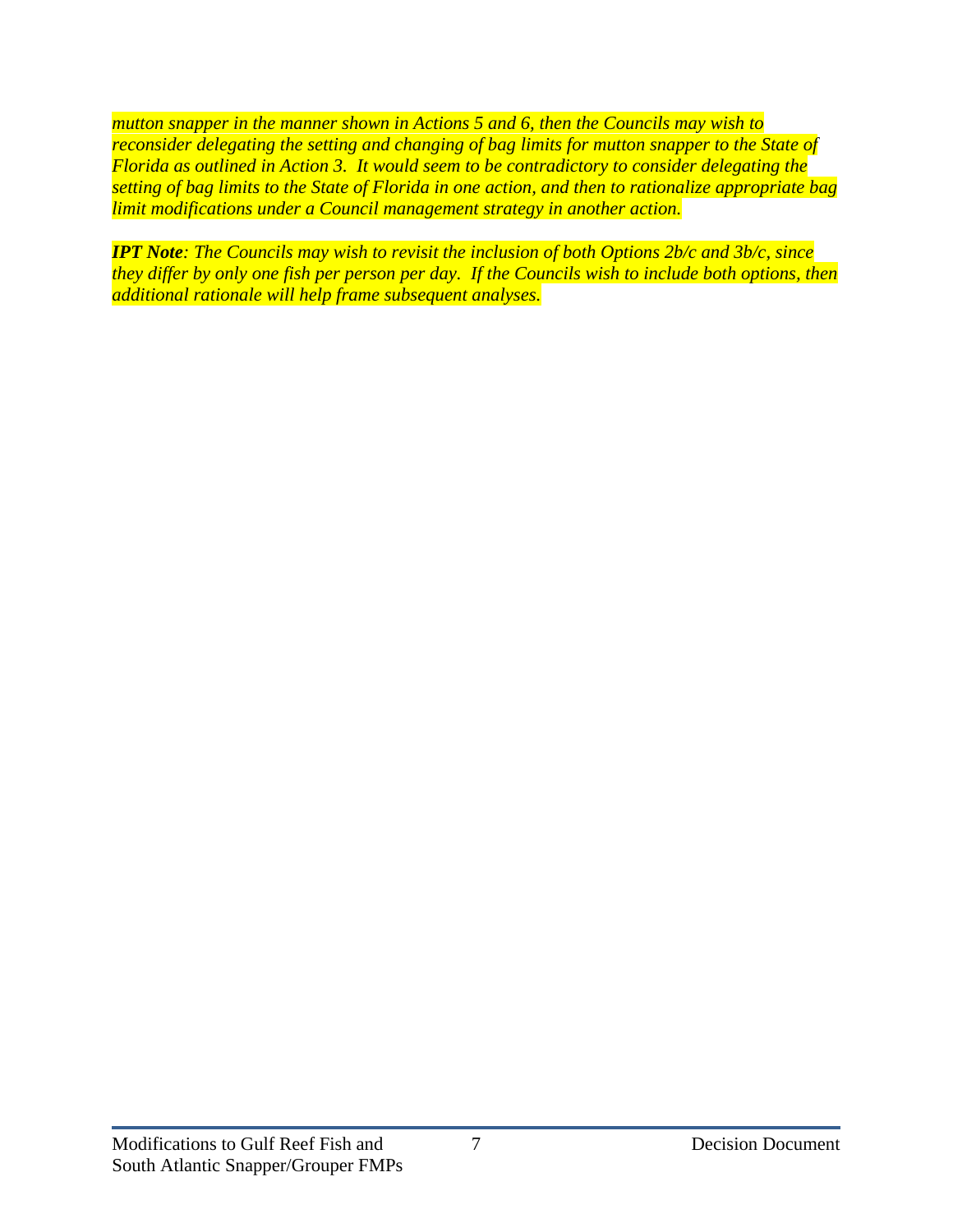## **Action 6. Modify Mutton Snapper Commercial Trip Limit in the Gulf of Mexico and South Atlantic**

**Alternative 1:** No action. During May-June, the commercial sector in the South Atlantic is restricted to 10 mutton snapper per day or 10 mutton snapper per trip, whichever is more restrictive. There is no bag or trip limit for the commercial sector in the Gulf or South Atlantic from July through April.

**Alternative 2:** Establish a commercial trip limit for mutton snapper during the regular season (July through April) in the Gulf of Mexico and the South Atlantic.

**Option 2a:** 10 fish/person/day **Option 2b:** Some higher bag or trip limit.

Alternative 3: Specify a commercial trip limit for mutton snapper during the spawning season (May and June) in the Gulf of Mexico and the South Atlantic.

**Option 3a:** 2 fish/person/day **Option 3b:** 5 fish/person/day **Option 3c:** 10 fish/person/day **Option 3d:** No bag or trip limit

**Alternative 4:** Specify a commercial trip limit for mutton snapper that is identical to the recreational bag limit during the spawning season (May and June) in the Gulf of Mexico and the South Atlantic.

**Alternative 5:** Specify a commercial trip limit for mutton snapper for the handline sector during the spawning season (May and June) in the Gulf of Mexico and the South Atlantic.

**Option 5a:** 2 fish/person/day **Option 5b:** 5 fish/person/day **Option 5c:** 10 fish/person/day **Option 5d:** Some other trip limit

**Alternative 6:** Specify a commercial trip limit for mutton snapper for the longline sector during the spawning season (May and June) in the Gulf of Mexico and the South Atlantic.

**Option 6a:** 500 pounds whole weight trip limit **Option 6b:** Some other trip limit

#### *Added by the South Atlantic Council*

*IPT Note*: *Establishing bag limits in Actions 5 and 6 seems to duplicate efforts in Alternatives 2 and 3, Options 2c and 3c of Action 3. If it is the Councils' desire to establish bag limits for mutton snapper in the manner shown in Actions 5 and 6, then the Councils may wish to reconsider delegating the setting and changing of bag limits for mutton snapper to the State of Florida as outlined in Action 3. It would seem to be contradictory to consider delegating the setting of bag limits to the State of Florida in one action, and then to rationalize appropriate bag limit modifications under a Council management strategy in another action.*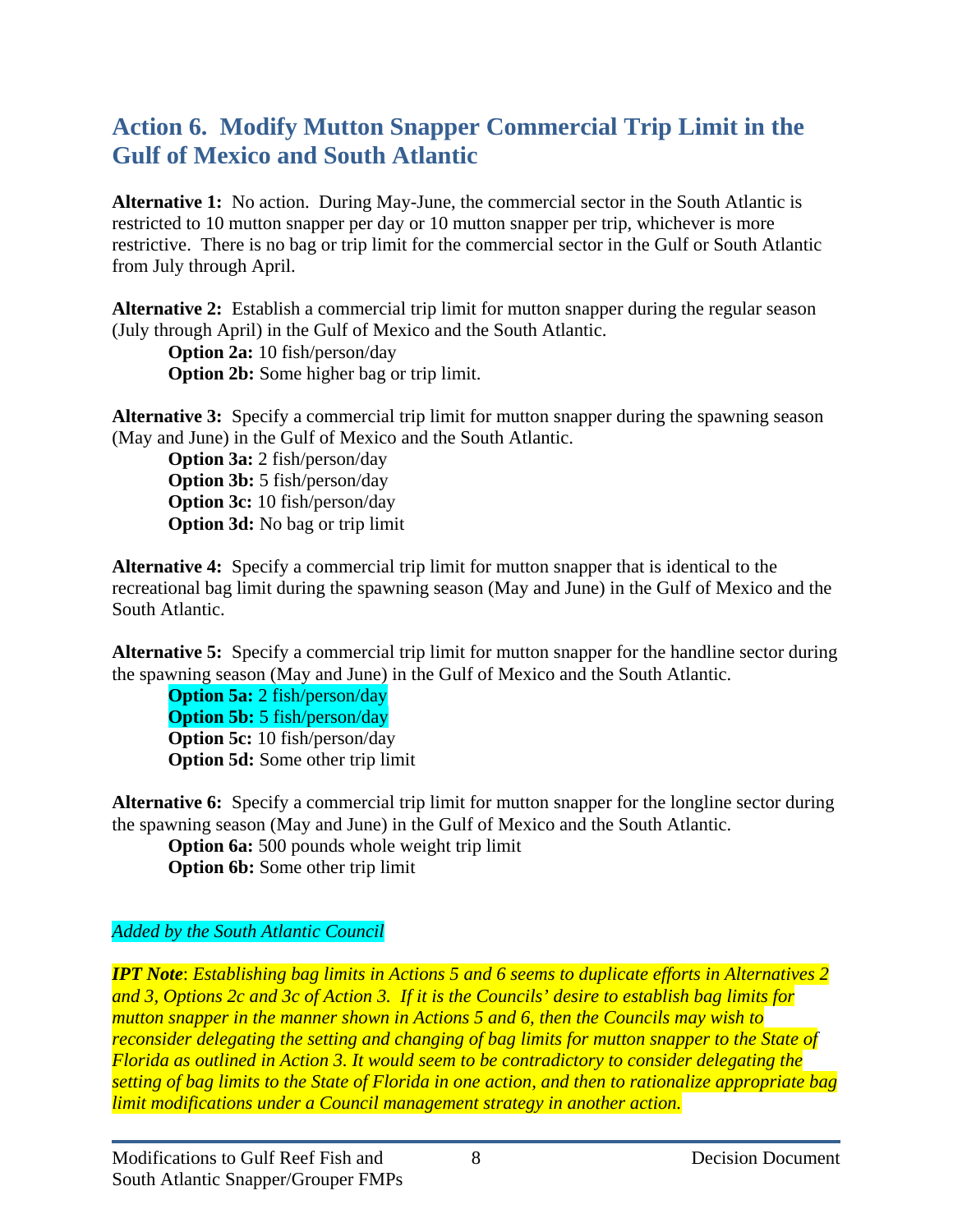*IPT Note*: *The Councils may wish to consider vessel limits for commercial mutton snapper fishing. The biological effects of bag limits could vary depending on the number of crew aboard a commercial fishing vessel, making biological effects more difficult to determine. For example, the biological effects of four crew members retaining the per-person trip limit in Alternative 5 would be greater than the same for only two crew members. Analysis of Alternative 5 may prove difficult, since there is no way to know how many crew could be on board a commercial fishing vessel on any given day.*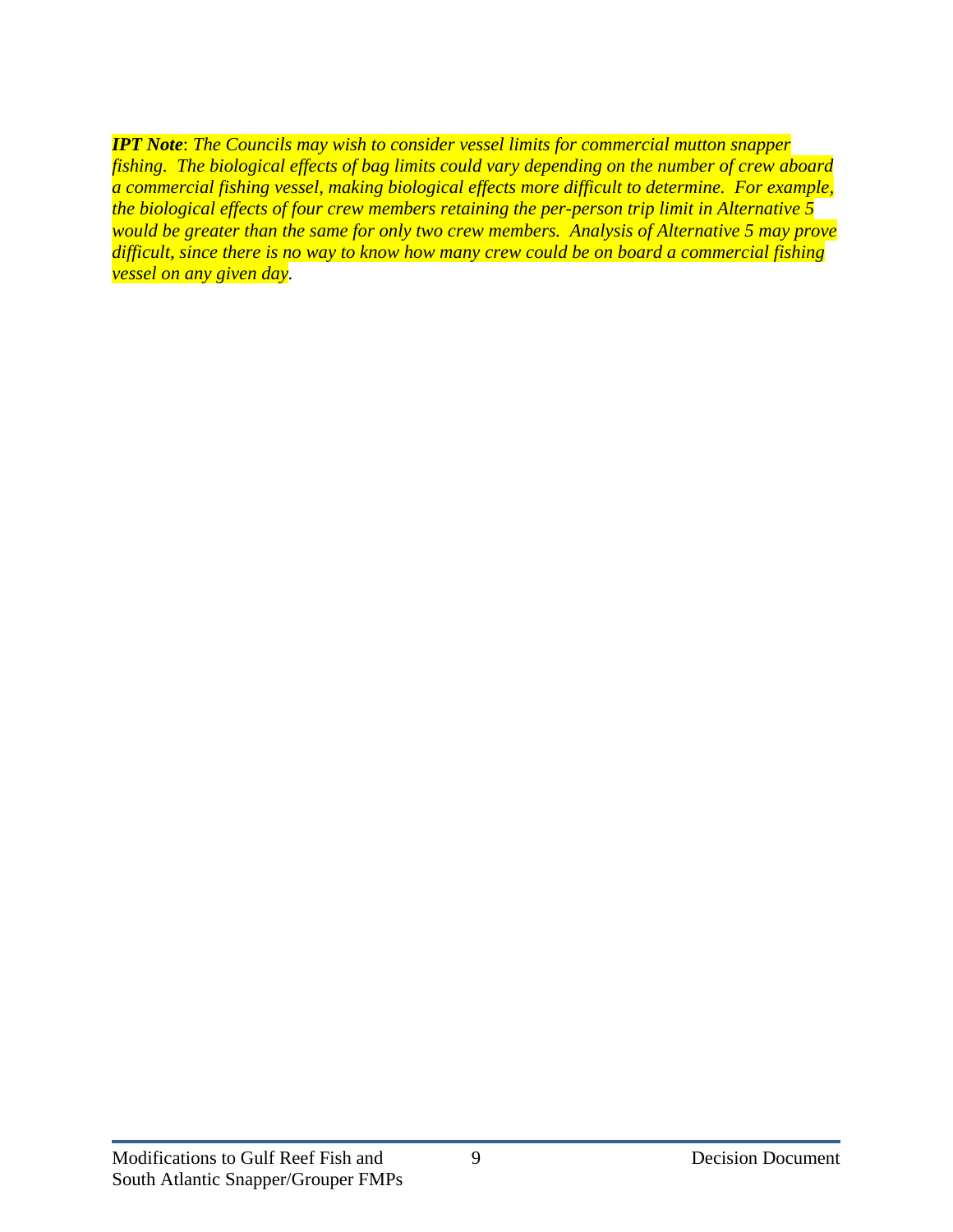### **Action 7: Partial Delegation of Recreational Management of Black Grouper to the State of Florida in Federal Waters Adjacent to the State of Florida**

*Note: Under this action, the Councils will remain responsible for setting annual catch limits and determining appropriate accountability measures.*

**Alternative 1:** No action. Retain recreational management of black grouper in the Reef Fish Resources and Snapper Grouper Fishery Management Plans for the Gulf and South Atlantic Councils, respectively.

**Alternative 2:** Determine specific recreational management items for delegation to the State of Florida for black grouper:

**Option 2a:** Size limits **Option 2b:** Seasons **Option 2c:** Bag limits **Option 2d:** Minor modifications to existing allowable gear

*IPT Note*: *The IPT recommends determining upper and/or lower bounds for management items being considered for delegation to Florida (Options 2a-c). Also, further detail will be necessary to define "Minor modifications to existing allowable gear", as analyses are not currently possible without knowing which modifications will be open to consideration by the Councils.*

*IPT Note*: *Delegating the setting of bag limits under Alternative 2, Option 2c of Action 7 seems to duplicate efforts in Alternative 8 of Action 11. If it is the Councils' desire to delegate the setting and changing of bag limits for black grouper to the State of Florida as outlined in Action 7, then the Councils may wish to reconsider the establishment of bag limits for black grouper in the manner shown in Action 11. It would seem to be contradictory to consider delegating the setting of bag limits to the State of Florida in one action, and then to rationalize appropriate bag limit modifications under a Council management strategy in another action.* 

*IPT Note: The Councils should determine specifically which types of modifications to existing allowable gear will be permitted under this action.*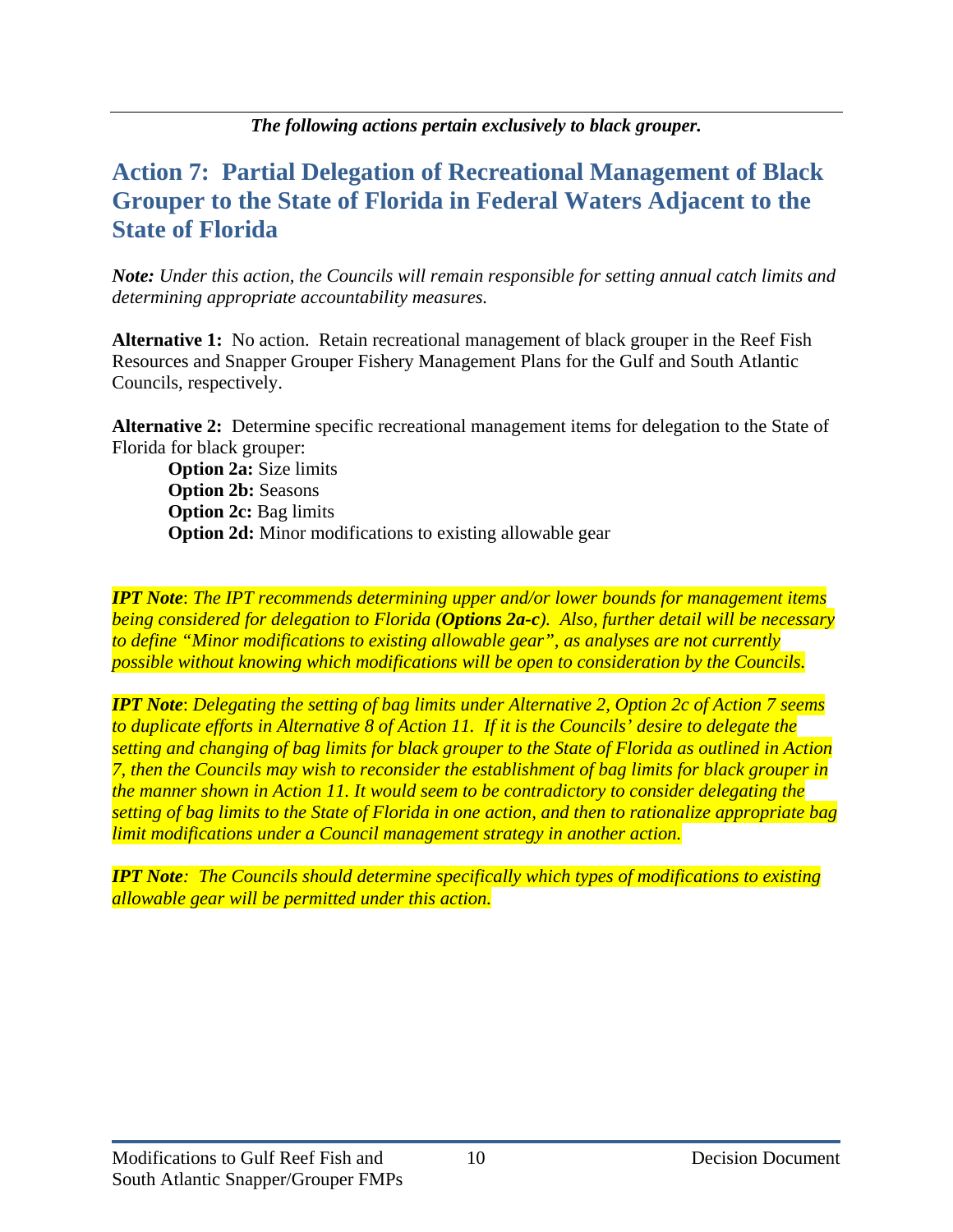## **Action 8: Establish and Consolidate ABCs and ACLs for Black Grouper**

**Alternative 1.** No action. Maintain the current recreational ACLs based on the Reef Fish Resources and Snapper Grouper Fishery Management Plans for the Gulf and South Atlantic Councils, respectively.

- **Alternative 2**: Manage black grouper as a single unit with an overall combined multijurisdictional acceptable biological catch (ABC) and annual catch limit (ACL).
- **Alternative 3.** Use both Councils' agreed upon ABC for black grouper and allocate the recreational ACLs for the Gulf and South Atlantic:

**Option 3a:** Combine the current recreational allocations (i.e., 63.12% of the ACL for the South Atlantic and 27% of the ACL for the Gulf) for black grouper into a single recreational allocation.

**Option 3b:** Use the following sector allocation formula: divide the sector allocations based on the ratio of landings with 50% of the weighting given to the mean of the landings from 1993-2008, and 50% on the mean of the landings from 2009-2013. **Option 3c**: Base sector allocations on average landings from 2009-2013 **Option 3d**: Base sector allocations on average landings from 2004-2013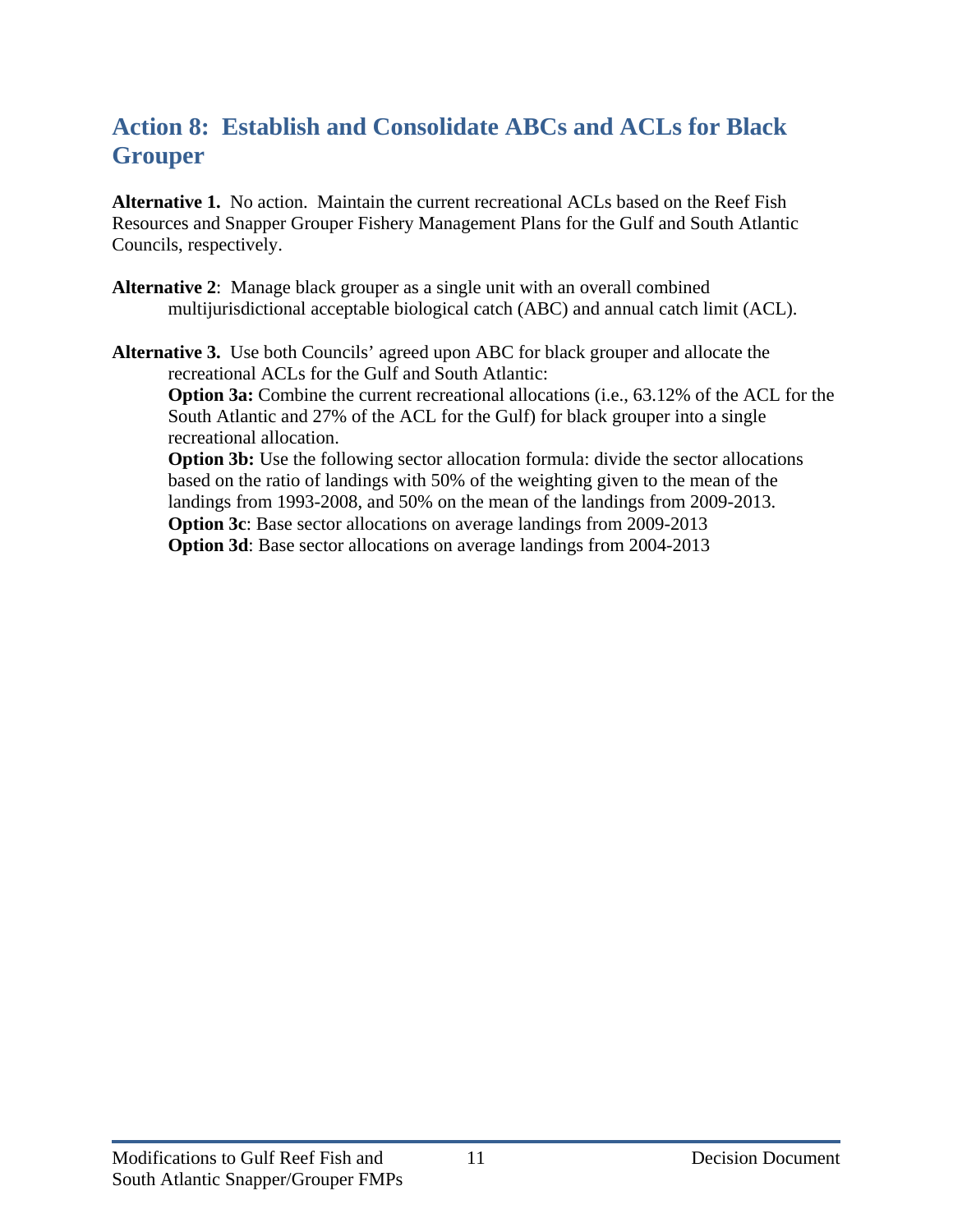*The following action pertains exclusively to accountability measures. Accountability measures are used by the Councils to compensate for overages in a given fishing year, to decrease the probability that deleterious impacts to fisheries will persist for long time periods.* 

#### **Action 9: Specify Accountability Measures for South Florida Species**

#### *Note: Under some circumstances more than one alternative could be selected as preferred.*

**Alternative 1:** No action. Maintain the current recreational and commercial accountability measures (AMs) for yellowtail snapper, mutton snapper, and black grouper based on the Reef Fish Resources and Snapper Grouper Fishery Management Plans for the Gulf and South Atlantic Councils, respectively.

South Atlantic: Commercial AM – In-season closure when the ACL is expected to be met and ACL reduced in following fishing season if species is overfished and ACL is exceeded. Recreational AM – if ACL is exceeded, monitor landings in following season for persistence in landings and reduce the length of the following fishing season, if necessary.

Gulf: For Yellowtail Snapper and Mutton Snapper, if the combined commercial and recreational landings exceed the stock ACL, in–season AMs are in effect for the following year. If the combined landings reach or are projected to reach the stock ACL, both sectors will be closed for the remainder of that fishing year. For black grouper, this AM applies to the ACL for the other shallow-water grouper aggregate (black grouper, scamp, yellowmouth grouper, and yellowfin grouper).

**Alternative 2:** If the sum of the commercial and recreational landings exceeds the stock ACL, then during the following fishing year, if the sum of commercial and recreational landings reaches or is projected to reach the stock ACL, then the commercial and recreational sectors will be closed for the remainder of that fishing year. On and after the effective date of a closure, all sales, purchases harvest or possession of this species in or from the EEZ will be prohibited.

**Option 2a:** For yellowtail snapper **Option 2b:** For mutton snapper **Option 2c:** For black grouper

**Alternative 3:** If commercial landings reach or are projected to reach the commercial ACL, NMFS would close the commercial sector for the remainder of the fishing year. On and after the effective date of such a notification, all sale or purchase is prohibited and harvest or possession of this species in or from the EEZ would be limited to the recreational bag and possession limit. Additionally, if the commercial ACL is exceeded, **NMFS** would reduce the commercial ACL in the following fishing year by the amount of the commercial overage, only if the species is overfished **and** the total ACL (commercial ACL and recreational ACL) is exceeded.

**Option 3a:** For yellowtail snapper **Option 3b:** For mutton snapper **Option 3c:** For black grouper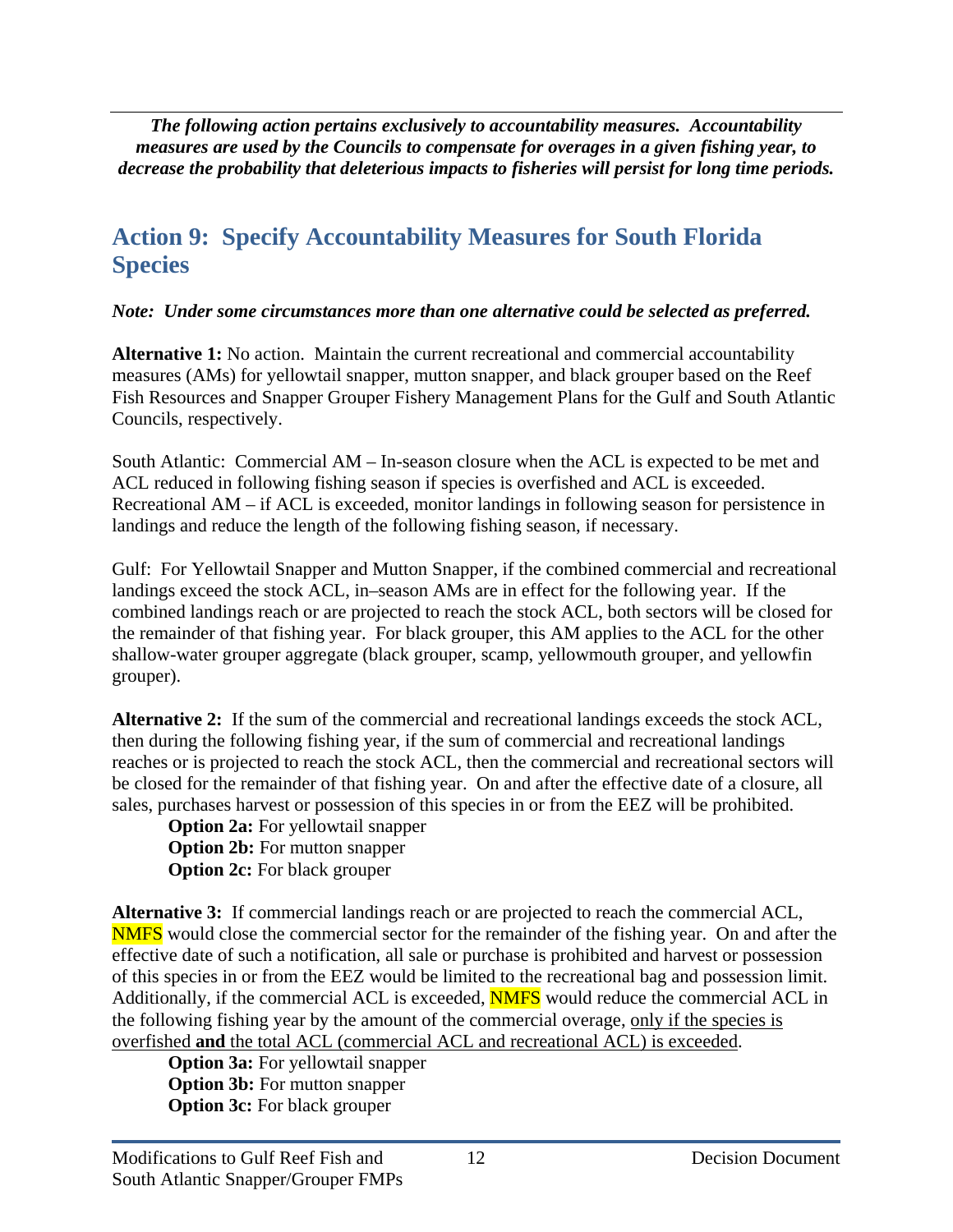**Alternative 4:** If recreational landings exceed the recreational ACL, then during the following fishing year, recreational landings will be monitored for a persistence in increased landings. If necessary, **NMFS** would reduce the length of fishing season and the recreational ACL in the following fishing year by the amount of the recreational overage, only if the species is overfished **and** the total ACL (commercial ACL and recreational ACL) is exceeded. The length of the recreational season and recreational ACL will not be reduced if **NMFS** determines, using the best scientific information available, that a reduction is unnecessary.

**Option 4a:** For yellowtail snapper **Option 4b:** For mutton snapper **Option 4c:** For black grouper

**Alternative 5:** If recreational landings reach or are projected to reach the recreational ACL, NMFS would close the recreational sector for the remainder of the fishing year, unless, using the best scientific information available, NMFS determines that a closure is unnecessary.

**Option 5a:** If the species is overfished **Sub-option 5a(1):** For yellowtail snapper **Sub-option 5a(2):** For mutton snapper **Sub-option 5a(3):** For black grouper **Option 5b:** Regardless of stock status **Sub-option 5b(1):** For yellowtail snapper **Sub-option 5b(2):** For mutton snapper **Sub-option 5b(3):** For black grouper

**Alternative 6:** The Councils would jointly set the ACL for the recreational and commercial sector. If the combined recreational ACL and commercial ACL is met or expected to be met, NMFS would close both sectors for the remainder of the fishing year.

**Option 6a:** yellowtail snapper **Option 6b:** mutton snapper **Option 6c**: black grouper

*Modified by the South Atlantic Council to insert sub-options for each species under the two main options for the alternative* 

*Note: The South Atlantic Council is considering changes to their accountability measures in Snapper-Grouper Amendment 34, which could change the no-action and action alternatives in Action 9. These changes have been transmitted to the Secretary of Commerce by the South Atlantic Council, and are currently in the NMFS review and rule-making process.* 

*The South Atlantic Council would like for the language in Alternatives 3 and 4 to mirror similar language found in the South Atlantic Council's Generic Accountability Measures Amendment. The language proposed herein has been provided by the Southeast Regional Office to be more similar to language NMFS is using or recommending in multiple other documents.*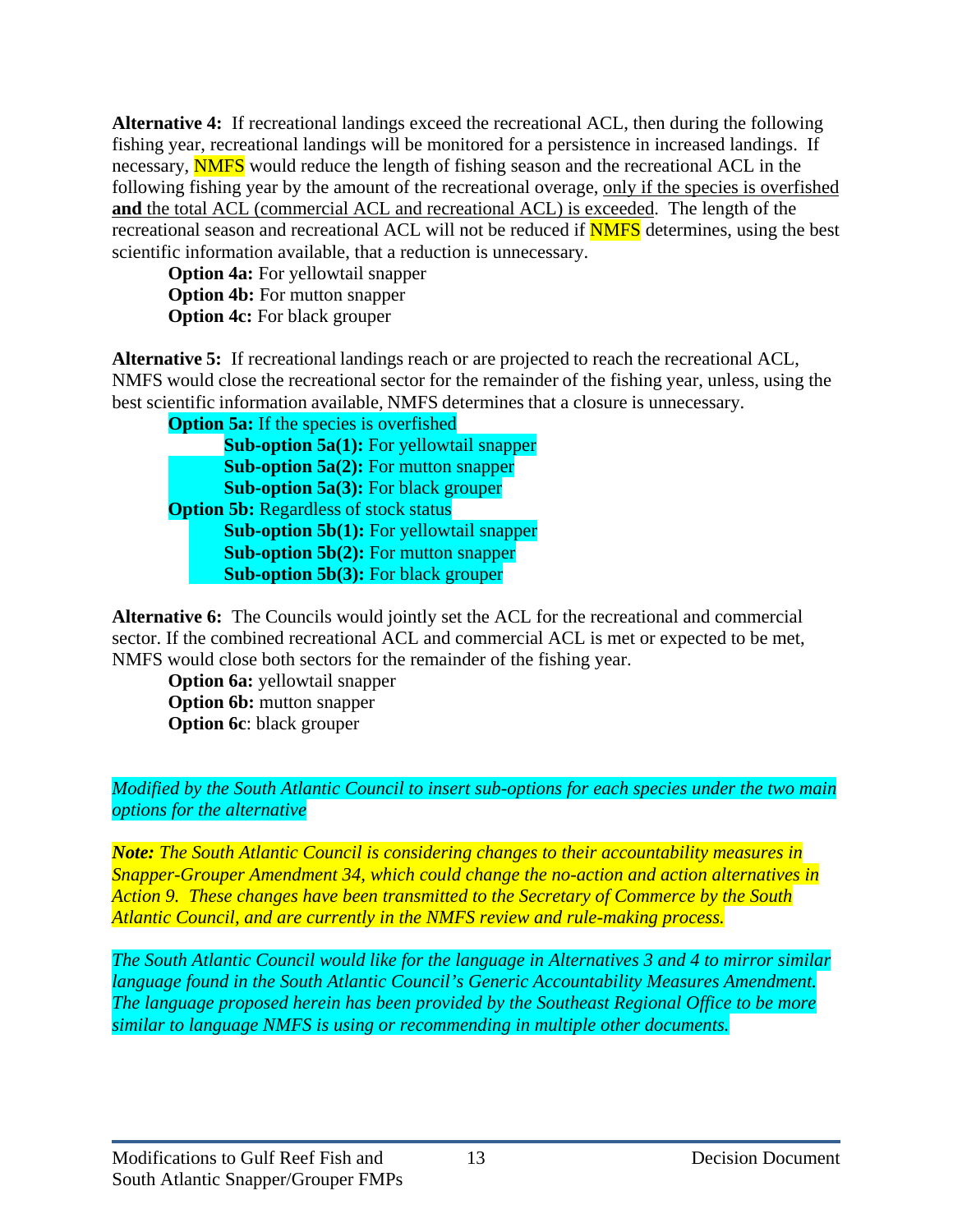*The following actions pertain to seasonal closures in the shallow-water grouper fisheries of the Gulf of Mexico and the South Atlantic. Seasonal closures are time-based closures to fishing effort to conserve or protect fish stocks from harvest during periods of increased vulnerability, such as during spawning seasons.* 

## **Action 10. Modify Shallow-water Grouper Species Compositions and Seasonal Closures in the Gulf and South Atlantic**

**Alternative 1:** No action. Retain the existing respective shallow-water grouper species compositions and seasonal closures in the Gulf and South Atlantic Councils.

**Alternative 2:** Remove the shallow-water grouper closure for all affected grouper species in the Gulf of Mexico and the South Atlantic:

**Option 2a**: from the Dade/Monroe County line on the east coast of Florida to Shark Point on the west coast of Monroe County, Florida.

**Option 2b:** Throughout each Council's jurisdiction.

**Alternative 3:** Establish identical regulations for shallow-water grouper species compositions for the Gulf and South Atlantic from the Dade/Monroe County line on the east coast of Florida to Shark Point on the west coast of Monroe County, Florida:

**Option 3a**: Adopt the Gulf shallow-water grouper species composition for the Gulf and South Atlantic.

**Option 3b**: Adopt the South Atlantic shallow-water grouper species composition for the Gulf and South Atlantic.

**Option 3c**: Specify a new and identical shallow-water species complex for the Gulf and South Atlantic.

**Alternative 4:** Establish identical regulations for the shallow-water grouper seasonal closures in the Gulf and South Atlantic from the Dade/Monroe County line on the east coast of Florida to Shark Point on the west coast of Monroe County, Florida:

**Option 4a**: Adopt the Gulf shallow-water grouper seasonal closures for the Gulf and South Atlantic.

**Option 4b**: Adopt the South Atlantic shallow-water grouper seasonal closures for the Gulf and South Atlantic.

**Option 4c**: Establish new and identical regulations for shallow-water grouper seasonal closures in the Gulf of Mexico and the South Atlantic.

**Alternative 5:** Establish identical regulations for the shallow-water grouper seasonal closures throughout the Gulf and South Atlantic:

**Option 5a**: Adopt the Gulf shallow-water grouper seasonal closures for the Gulf and South Atlantic.

**Option 5b**: Adopt the South Atlantic shallow-water grouper seasonal closures for the Gulf and South Atlantic.

**Option 5c**: Establish new and identical regulations for shallow-water grouper seasonal closures in the Gulf of Mexico and the South Atlantic.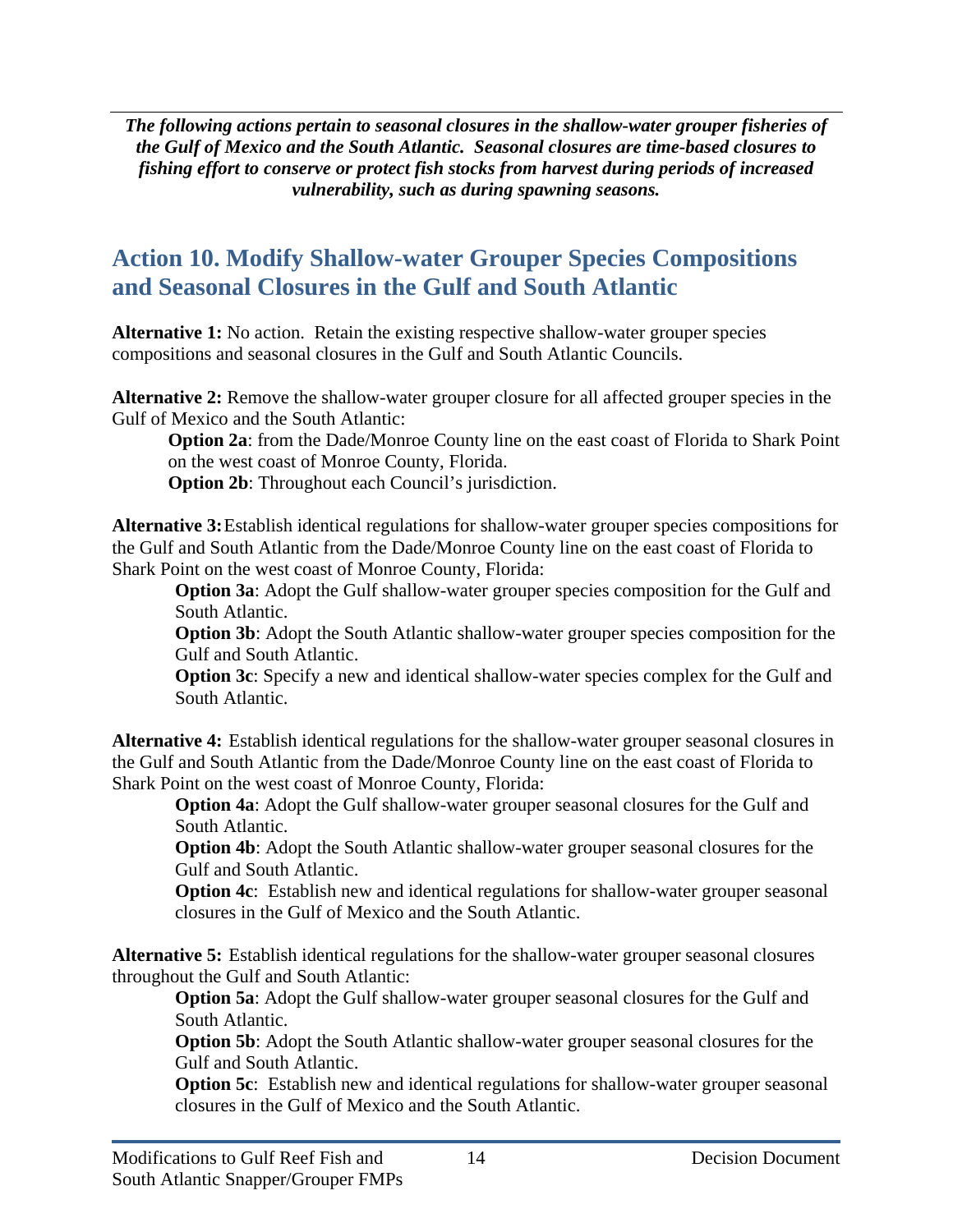**Alternative 6:** Modify the shallow-water grouper seasonal closure off Monroe County, Florida to allow harvest of other shallow-water grouper species and only close harvest of gag.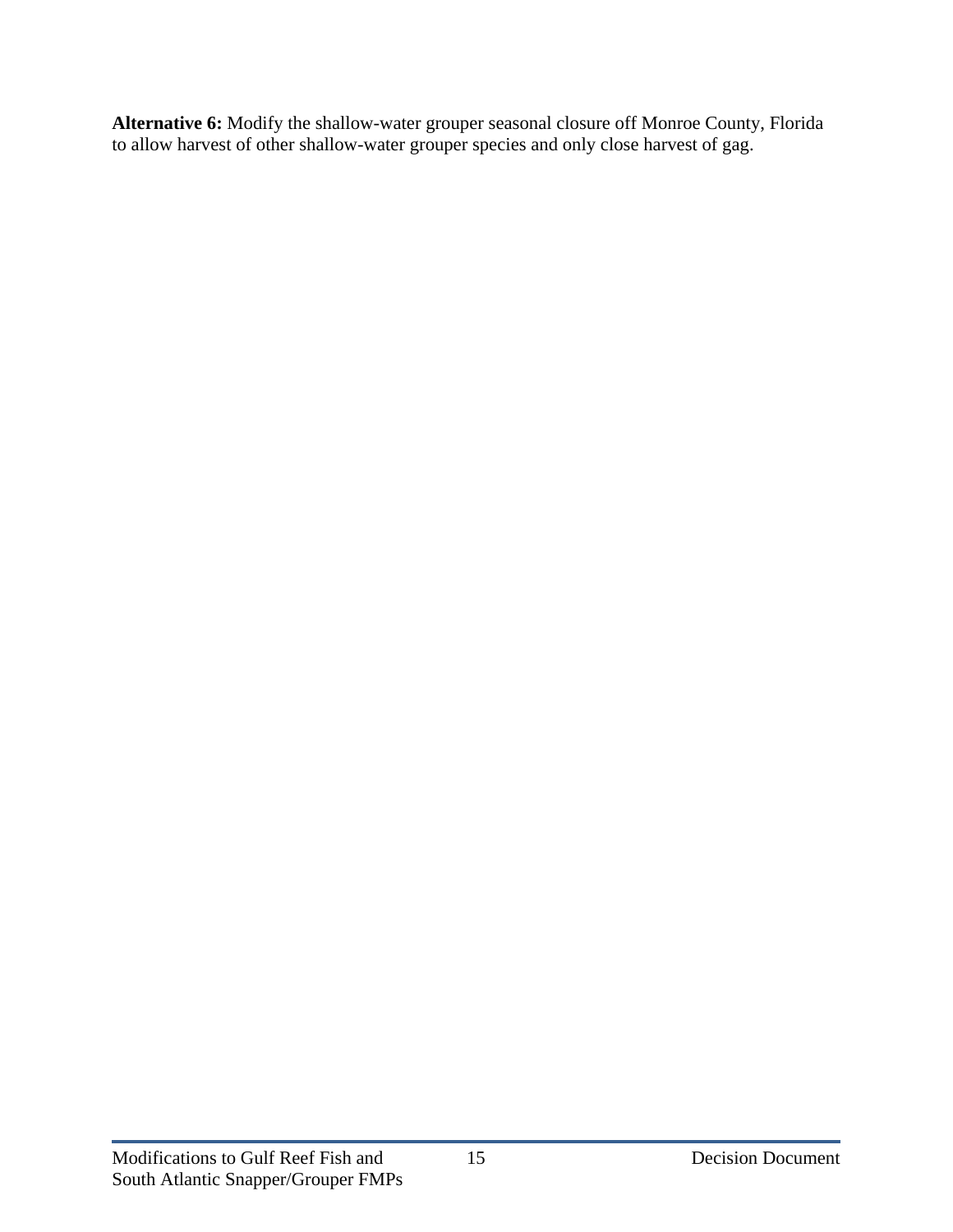## **Action 11. Modify Black Grouper Fishery Closures and Bag Limits in the Gulf of Mexico and the South Atlantic.**

**Alternative 1: No Action** – Do not modify black grouper recreational closures in the Gulf of Mexico or recreational and commercial closures in the South Atlantic. Maintain currently established seasonal bag limits in both the Gulf of Mexico and the South Atlantic, with black grouper included as a component of the shallow-water grouper and reef fish aggregate bag limits.

**Alternative 2:** Remove black grouper from the shallow-water grouper closures of the recreational season in the Gulf and of the recreational and commercial seasons in the South Atlantic.

**Alternative 3:** Establish a recreational seasonal closure for black grouper. *(Multiple options may be chosen)*

**Option 3a:** January **Option 3b:** February **Option 3c:** March

**Alternative 4:** Remove black grouper from the shallow-water grouper closures of the recreational season in the Gulf of Mexico and the recreational and commercial seasons in the South Atlantic in federal waters off Florida.

**Alternative 5:** Remove black grouper from the shallow-water grouper closures of the recreational season in the Gulf of Mexico and the recreational and commercial seasons in the South Atlantic in federal waters off Monroe County, Florida.

**Alternative 6:** Remove black grouper from recreational aggregate bag limits in the Gulf of Mexico.

**Alternative 7:** Remove black grouper from recreational aggregate bag limits in the South Atlantic.

**Alternative 8**: Establish a recreational bag limit for black grouper.

**Option 8a**: One fish/person/day **Option 8b**: Two fish/person/day **Option 8c**: Three fish/person/day **Option 8d**: Four fish/person/day **Option 8e**: Apply this bag limit only to the following area(s): Sub-option 8a: Off Monroe County Sub-option 8b: In federal waters off Florida Sub-option 8c: In federal waters of the Gulf and the South Atlantic

**Alternative 9:** Modify the commercial seasonal closure for black grouper in the Gulf of Mexico and the South Atlantic.

**Option 3a:** January **Option 3b:** February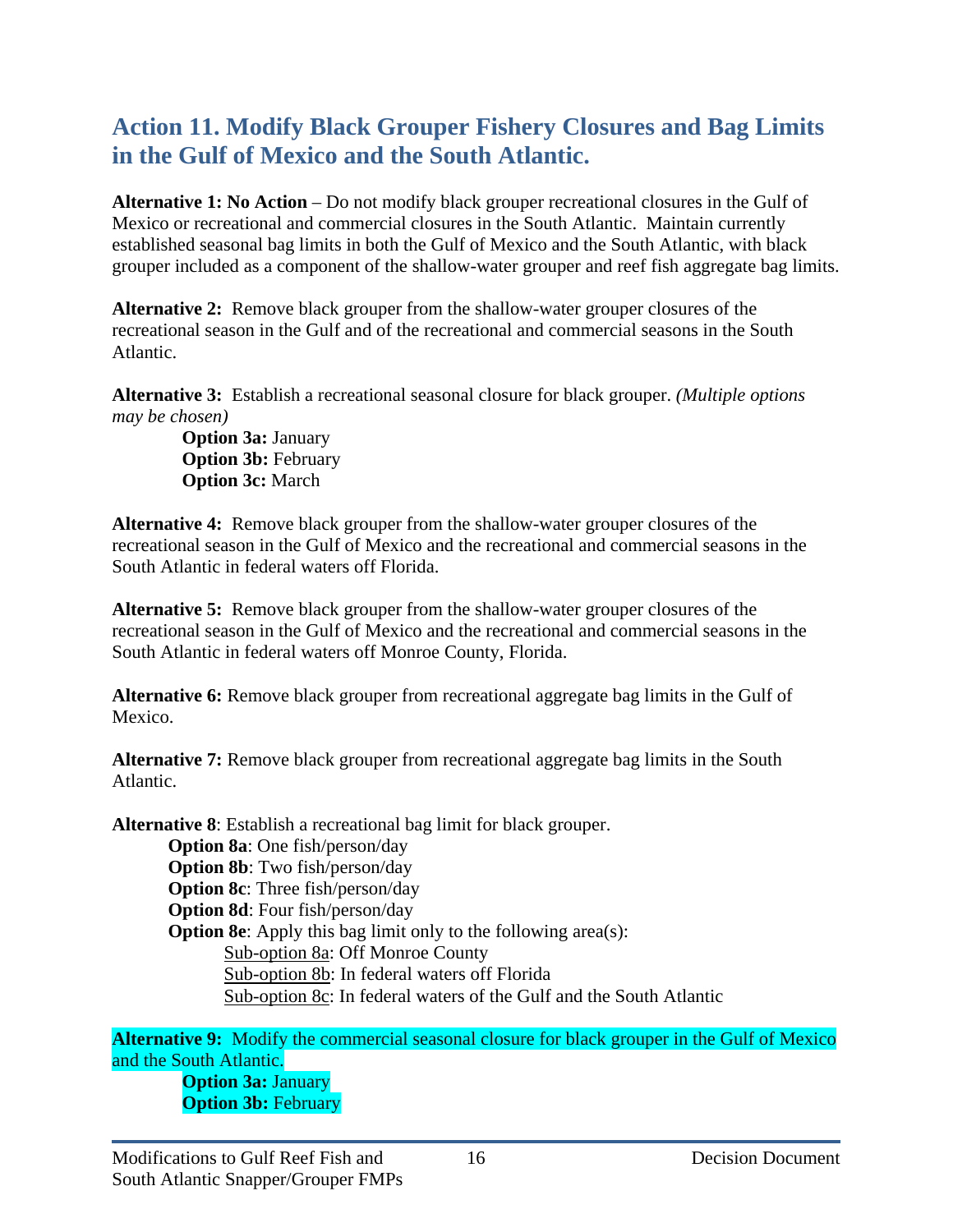**Option 3c:** March

#### *Added by the South Atlantic Council*

*IPT Note*: *Establishing bag limits under Alternative 8 of Action 11 seems to duplicate efforts in Alternative 2, Option 2c of Action 7. If it is the Councils' desire to establish bag limits for black grouper in the manner shown in Action 11, then the Councils may wish to reconsider delegating the setting and changing of bag limits for black grouper to the State of Florida as outlined in Action 7.* 

*The South Atlantic Council wants to include discussion and a new alternative considering changes to commercial black grouper management, including seasonal closures and trip limits. These changes would affect the Gulf shallow-water grouper IFQ program.*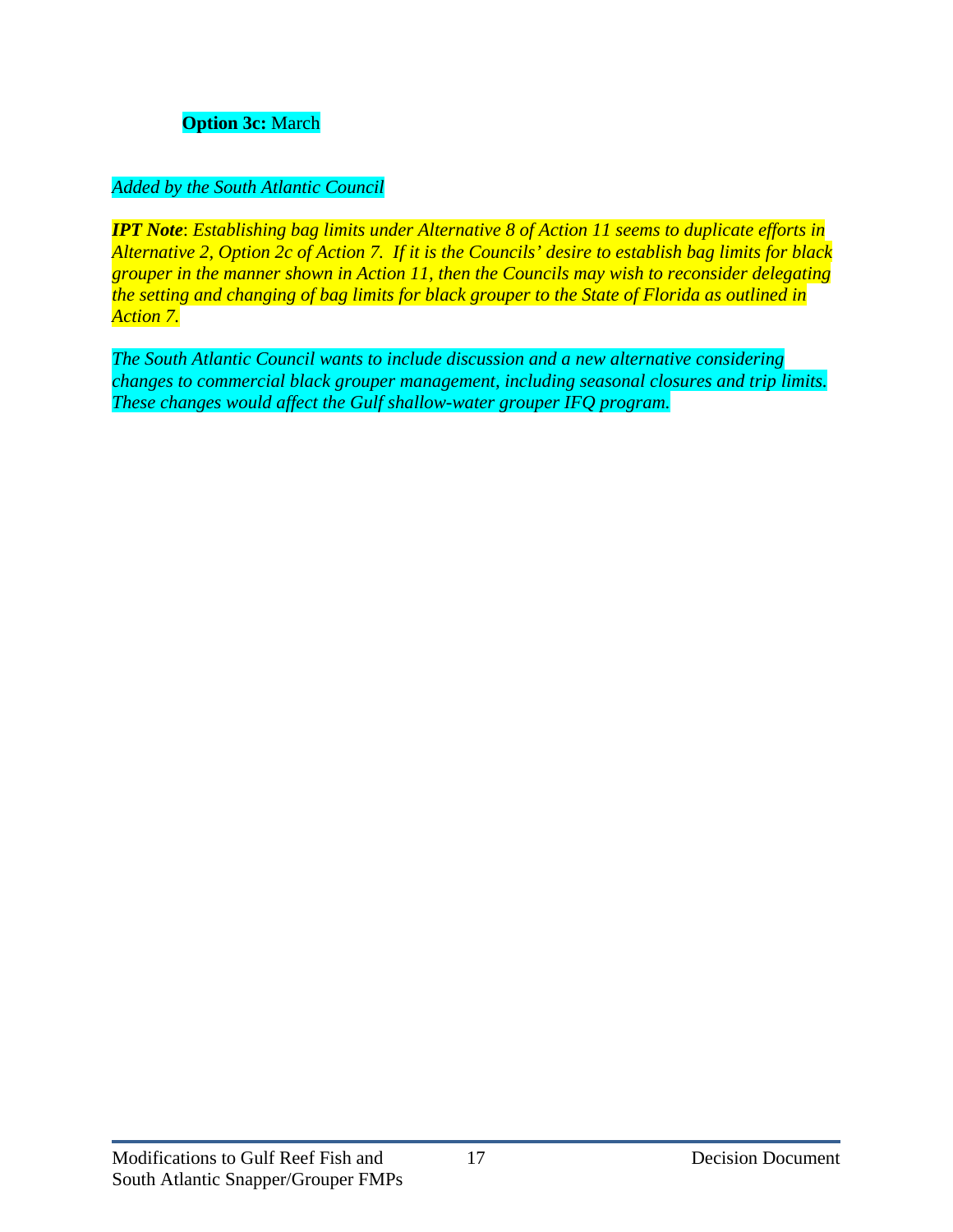*The following actions pertain to modifications of landing and effort controls. Such regulations include size limits, bag limits, and permissible gear types. By modifying how these regulations influence fishing practices, the Councils can control the size and quantity of fish landed, and help to influence other factors including discard mortality.* 

## **Action 12: Harmonize bag and size limits for species in shallowwater grouper complex seasonal closures in Federal Waters Adjacent to Monroe County, Florida.**

**Alternative 1:** No action – Retain the current bag and size limits for species in shallow-water grouper complex seasonal closures in federal waters adjacent to Monroe County, Florida.

**Alternative 2:** Harmonize the bag limits for species included in the shallow-water grouper seasonal closures in the exclusive economic zone of the Gulf of Mexico and the South Atlantic.

Alternative 3: Harmonize the size limits for species included in the shallow-water grouper seasonal closures in the exclusive economic zone of the Gulf of Mexico and the South Atlantic.

#### *Added by the South Atlantic Council*

*IPT Note***:** *The IPT recommends the removal of Action 12, as it is outside of the scope of this amendment. Action 12 would require the addition (in the Gulf) or removal (in the South Atlantic) of species in the respective shallow-water grouper complexes (Action 10). Also, Action 12 would have implications for the Gulf and South Atlantic regions to a much greater extent than that outlined in the purpose of this amendment. Further, Alternative 3 of Action 10 already achieves the goal of Action 12, with respect to the South Florida region. If Action 12 remains necessary, it may be worthwhile to consider a separate amendment for this action, as it will encompass several additional species with multiple actions for each species.*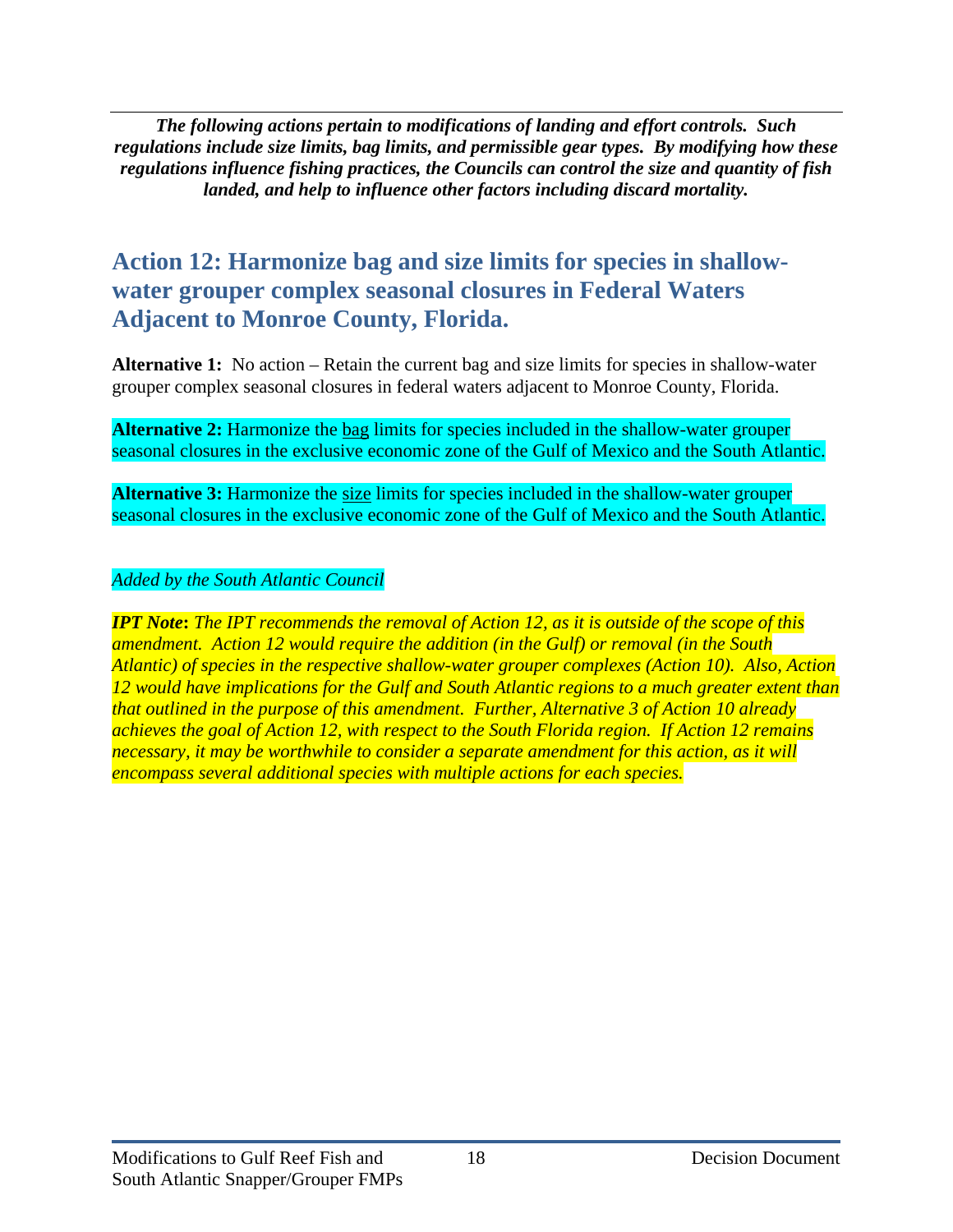### **Action 13. Changes to Circle Hook Requirement in Gulf and South Atlantic Jurisdictional Waters**

**Alternative 1:** No action – Retain the current hook requirements in the exclusive economic zone of the Gulf of Mexico and the South Atlantic.

**Alternative 2:** Remove the requirement to use circle hooks when fishing with natural bait for yellowtail snapper in the exclusive economic zone of the Gulf of Mexico.

**Option 2a:** For the recreational fishing sector **Option 2b:** For the commercial fishing sector

**Alternative 3:** Remove the requirement to use circle hooks when fishing with natural bait for yellowtail snapper south of 28° North latitude in the exclusive economic zone of the Gulf of Mexico.

**Option 3a:** For the recreational fishing sector **Option 3b:** For the commercial fishing sector

**Alternative 4:** Require the use of circle hooks when fishing with natural bait for all snappergrouper species south of 28° North latitude in the exclusive economic zone of the South Atlantic.

**Option 4a:** For the recreational fishing sector **Option 4b:** For the commercial fishing sector

**Alternative 5.** Remove the requirement to use circle hooks when fishing with natural bait for all species in the snapper grouper complex north of 28° North latitude in the exclusive economic zone of the South Atlantic.

**Option 5a:** For the recreational fishing sector **Option 5b:** For the commercial fishing sector

**Alternative 6.** Remove the requirement to use circle hooks when fishing with natural bait for yellowtail snapper in federal waters from the Dade/Monroe County line on the east coast of Florida to Shark Point on the west coast of Monroe County, Florida

**Option 6a:** For the recreational fishing sector **Option 6b:** For the commercial fishing sector

*IPT Note***:** *The IPT recommends the removal of Alternative 5, as it is outside of the scope of this amendment. The area being referenced in Alternative 5 includes areas north of the State of Florida.* 

*The South Atlantic Council would like to retain Alternative 5, as it would allow them to address other aspects of Snapper-Grouper management in one document.* 

*IPT Note: The Committee may wish to consider establishing safeguards to ensure that a vessel fishing for yellowtail snapper with hooks other than circle hooks is not also actively fishing for other reef fish species for which circle hooks are still required.*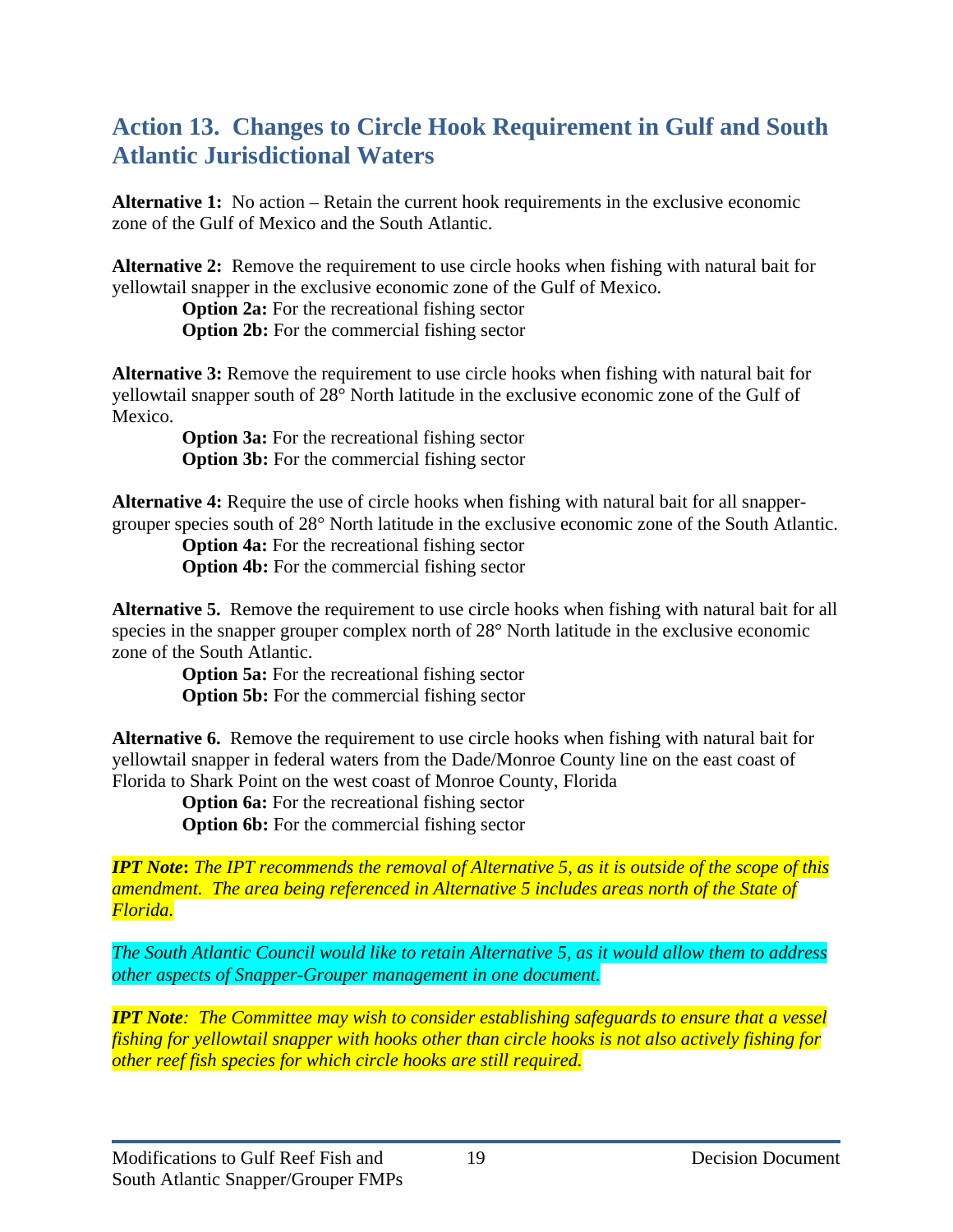# **APPENDIX A. CONSIDERED BUT REJECTED ACTIONS AND ALTERNATIVES**

#### **Action 1: Modifications to the Fishery Management Plans of the Gulf and South Atlantic Fishery Management Councils**

**Alternative 1**: No action. Do not modify the Reef Fish and Snapper Grouper Fishery Management Plans for the Gulf and South Atlantic Councils, respectively.

**Alternative 2**: Delegate management of any of the species listed below to the State of Florida. **Option 2a**: yellowtail snapper

**Option 2b:** mutton snapper

**Option 2c**: black grouper **recreational fishery only** 

Note: Alternative 2 would delegate all management including ABC, ACLs, management measures, etc.

**Alternative 3**: Manage each stock as a single unit with an overall combined multijurisdictional annual catch limits (ACLs).

Suggested wording from FWC Staff from minutes pages 125-127: The Gulf and South Atlantic Councils will agree to manage any of the species listed below with an overall ABC and an overall ACL. Each Council would agree to a recreational and commercial split. Both Councils will close their jurisdictions when the overall ACL is met.

**Option 3a**: yellowtail snapper **Option 3b**: mutton snapper **Option 3c**: black grouper

**Alternative 4**: Remove any of the species listed below from the Reef Fish and Snapper Grouper Fishery Management Plans for the Gulf and South Atlantic Councils, respectively.

**Option 4a**: yellowtail snapper **Option 4b**: mutton snapper **Option 4c**: black grouper

**Alternative 5**: Remove any of the species listed below from the Reef Fish Fishery Management Plan of the Gulf Council and request the Secretary of Commerce designate the South Atlantic Council as the responsible Council.

**Option 5a**: yellowtail snapper **Option 5b**: mutton snapper

**Alternative 6:** Remove any of the species listed below from the Snapper Grouper Fishery Management Plan of the South Atlantic Council and request the Secretary of Commerce designate the Gulf Council as the responsible Council.

**Option 6a: yellowtail snapper Option 6b: mutton snapper**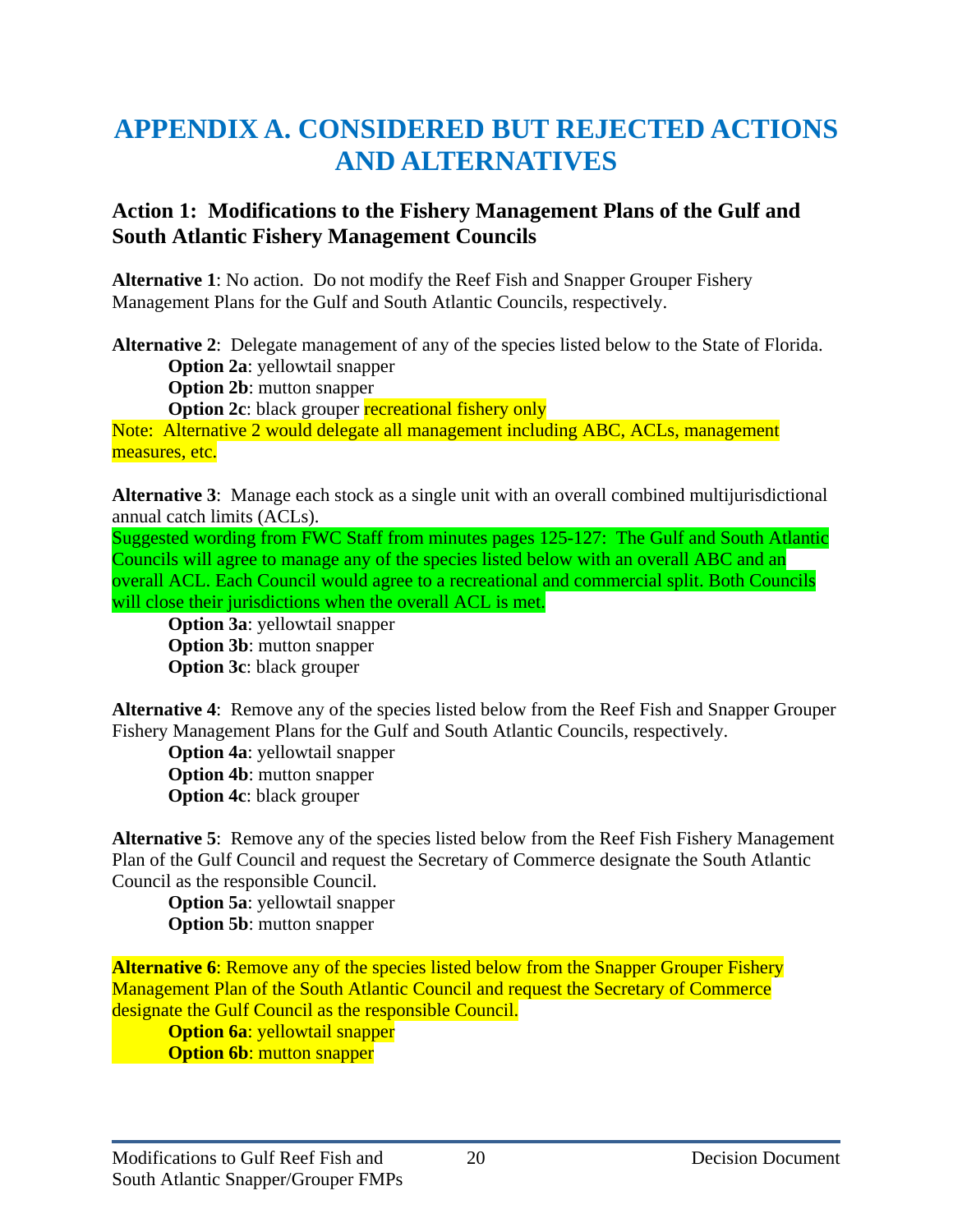**Rationale:** Action 1 was removed by the Committee, and the alternatives therein were merged within other remaining Actions in the document.

**Action 3: Allocate Yellowtail Snapper Sector Annual Catch Limits to the State of Florida and Create a Landings Allowance for other Gulf and South Atlantic States** 

Alternative 2. Use both Councils' agreed upon ABC for yellowtail snapper and allocate the commercial and recreational ACLs for the Gulf and South Atlantic:

**Option 2a**: Use the South Atlantic Council's current sector allocation formula (bowtie approach): divide the sector allocations based on the ratio of landings with 50% of the weighting given to the mean of the landings from 1986-2008, and 50% on the mean of the landings from 2006-2008.

Alternative 3. Use both Councils' agreed upon ABC for yellowtail snapper and create Gulf commercial and recreational sector ACLs from the current ABC jurisdictional split: 75% of the ABC for South Atlantic Council jurisdictional waters, and 25% for Gulf Council jurisdictional waters. Gulf sector allocations would be derived from one of the options below, and the subsequent Gulf and South Atlantic sector allocations would be combined to create sector allocations off Florida:

**Option 3a**: Use the South Atlantic Council's current sector allocation formula: divide the sector allocations based on the ratio of landings with 50% of the weighting given to the mean of the landings from 1986-2008, and 50% on the mean of the landings from 2006- 2008.

**Option 3b:** Use the following sector allocation formula: divide the sector allocations based on the ratio of landings with 50% of the weighting given to the mean of the landings from 1993-2008, and 50% on the mean of the landings from 2009-2013. **Option 3c**: Base sector allocations for waters off Florida on average landings from 2008-

2012

**Option 3d:** Base sector allocations for waters off Florida on average landings from 200x-20xx

**Option 3e:** Employ some other allocation formula

**Alternative 4.** Create a landings allowance for yellowtail snapper in the other Gulf (TX, LA, MS, AL) and other South Atlantic States (GA, SC, NC).

**Option 4a:** Adjust ABC by 1% to address landings in the other Gulf and South Atlantic States.

**Option 4b:** Adjust ABC by 2% to address landings in the other Gulf and South Atlantic States.

**Rationale:** Alternative 2a was removed after a mathematical bias was identified with the proposed "bowtie" approach. Alternative 3 was removed in favor of Alternative 2, and because changes in the current jurisdictional split would require revisiting sector allocations in the future. Alternative 4 was removed because it was not deemed necessary to accomplish stated management goals.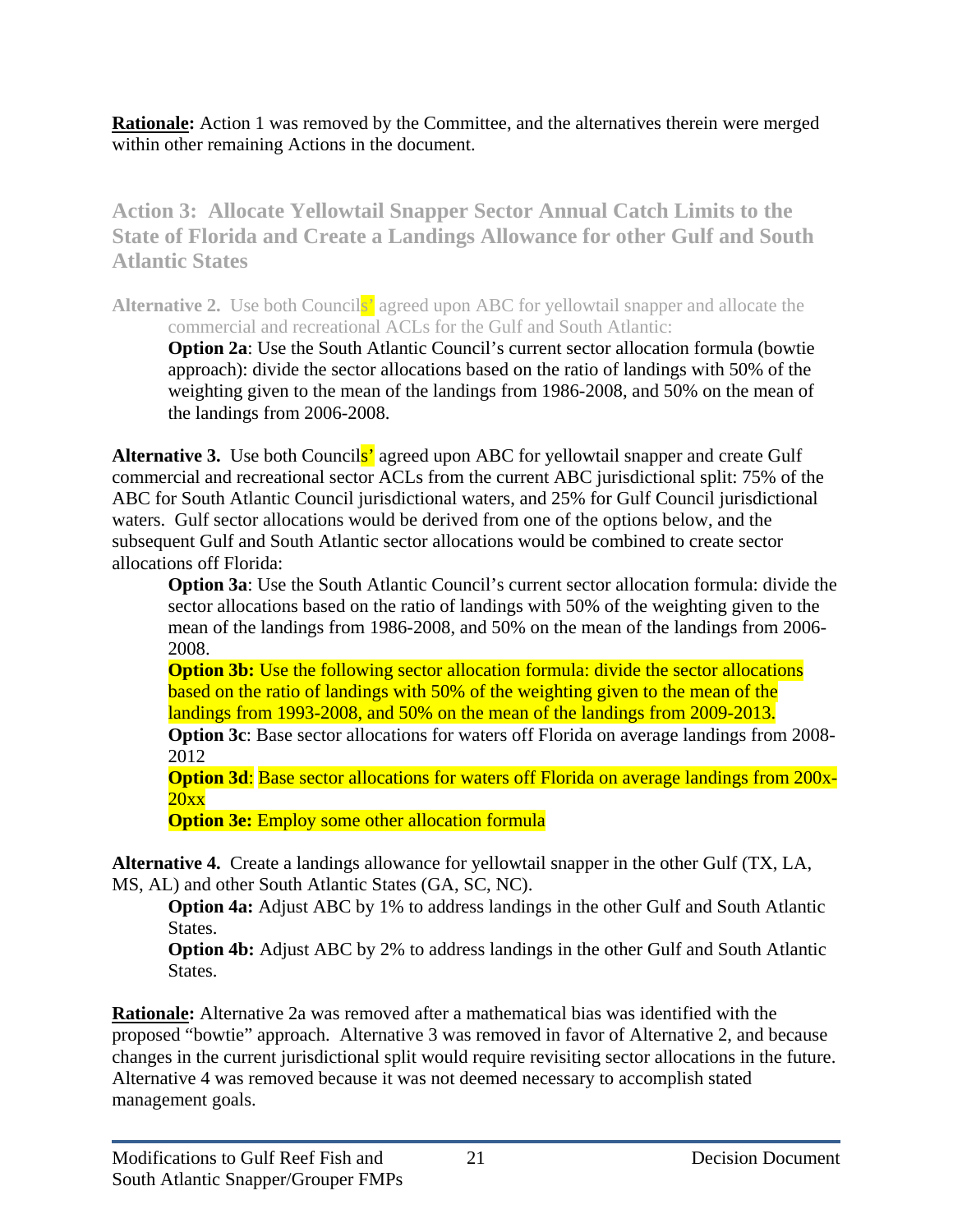#### **Action 4: Delegate Commercial and Recreational Management of Mutton Snapper to the State of Florida**

Alternative 2: Determine specific recreational management items for delegation to the State of Florida for Mutton Snapper:

**Option 2a:** Size limits **Option 2b:** Seasons **Option 2c:** Bag limits **Option 2d:** Minor modifications to existing allowable gear **Option 2e:** Fishing year

**Alternative 3:** Determine specific commercial management items for delegation to the State of Florida for Mutton Snapper:

**Option 3a:** Size limits **Option 3b:** Seasons **Option 3c:** Commercial trip limits **Option 3d:** Minor modifications to existing allowable gear **Option 3e:** Fishing year

**Rationale:** Alternatives 2e and 3e were removed after the Committee determined that setting the fishing year should remain a Council responsibility, in conjunction with determining ABCs, ACLs, and AMs.

**Action 5: Allocate Mutton Snapper Sector Annual Catch Limits to the State of Florida and Create a Bycatch Allowance for other Gulf and South Atlantic States** 

Alternative 2. Use both Councils<sup>'</sup> agreed upon ABC for mutton snapper and allocate the commercial and recreational ACLs for the Gulf and South Atlantic:

**Option 2a**: Use the South Atlantic Council's current sector allocation formula (bowtie approach): divide the sector allocations based on the ratio of landings with 50% of the weighting given to the mean of the landings from 1986-2008, and 50% on the mean of the landings from 2006-2008.

Alternative 3. Use both Councils' agreed upon ABC for mutton snapper and create Gulf commercial and recreational sector ACLs from the current ABC jurisdictional split: 82% of the ABC for South Atlantic Council jurisdictional waters, and 18% for Gulf Council jurisdictional waters. Gulf sector allocations would be derived from one of the options below, and the subsequent Gulf and South Atlantic sector allocations would be combined to create sector allocations off Florida:

**Option 3a**: Use the South Atlantic Council's current sector allocation formula: divide the sector allocations based on the ratio of landings with 50% of the weighting given to the mean of the landings from 1986-2008, and 50% on the mean of the landings from 2006- 2008.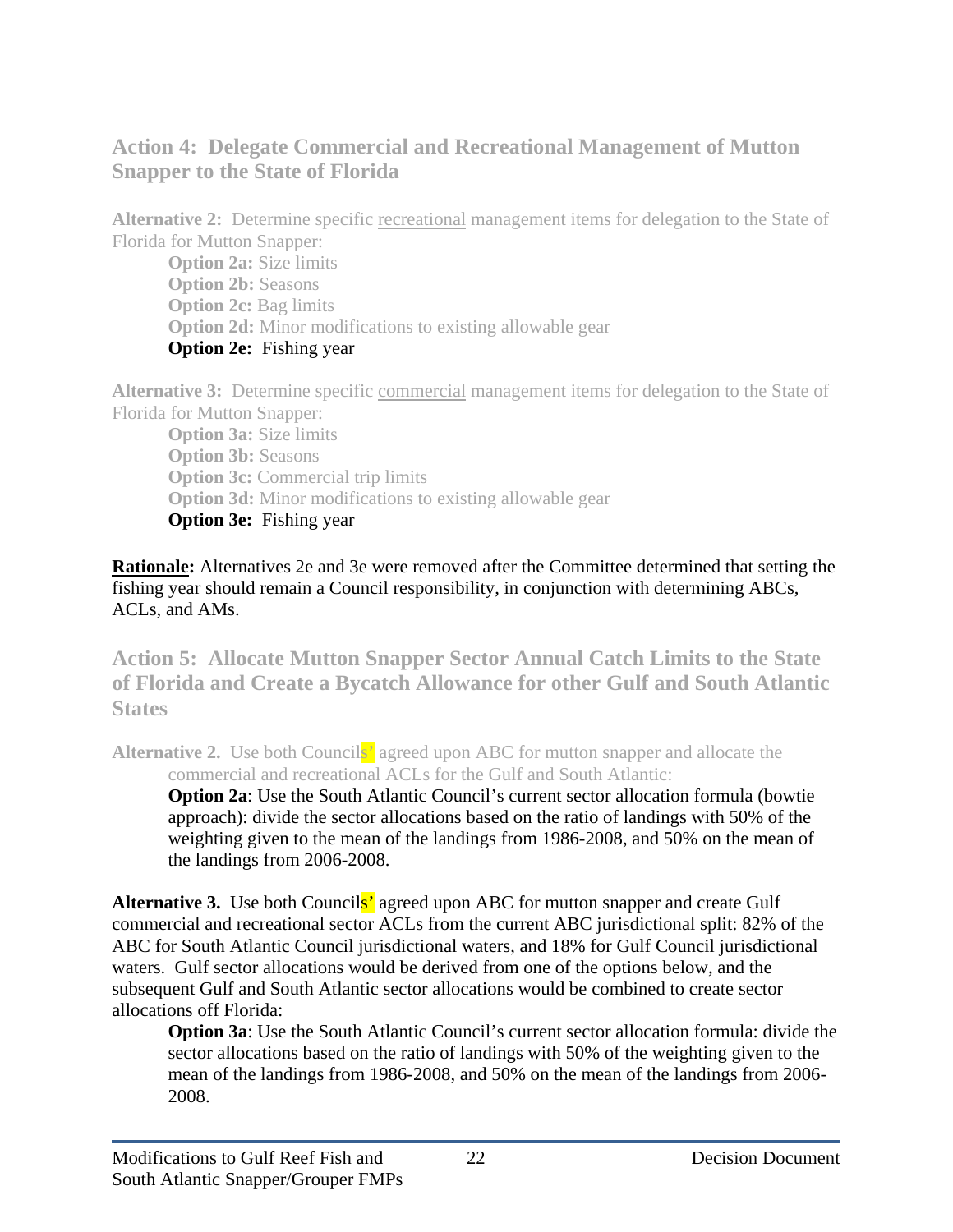**Option 3b:** Use the following sector allocation formula: divide the sector allocations based on the ratio of landings with 50% of the weighting given to the mean of the landings from 1993-2008, and 50% on the mean of the landings from 2009-2013. **Option 3c**: Base sector allocations for waters off Florida on average landings from 2008- 2012 **Option 3d:** Base sector allocations for waters off Florida on average landings from 200x-

20xx

**Option 3e:** Employ some other allocation formula

**Alternative 4.** Create a landings allowance for mutton snapper in the other Gulf (TX, LA, MS, AL) and other South Atlantic States (GA, SC, NC).

**Option 4a:** Adjust ABC by 1% to address landings in the other Gulf and South Atlantic States.

**Option 4b:** Adjust ABC by 2% to address landings in the other Gulf and South Atlantic States.

**Rationale:** Alternative 2a was removed after a mathematical bias was identified with the proposed "bowtie" approach. Alternative 3 was removed in favor of Alternative 2, and because changes in the current jurisdictional split would require revisiting sector allocations in the future. Alternative 4 was removed because it was not deemed necessary to accomplish stated management goals.

#### **Action 8: Delegate Recreational Management of Black Grouper to the State of Florida**

**Alternative 2:** Determine specific recreational management items for delegation to the State of Florida for black grouper:

**Option 2a:** Size limits **Option 2b:** Seasons **Option 2c:** Bag limits **Option 2d:** Minor modifications to existing allowable gear **Option 2e:** Fishing year

**Rationale:** Alternative 2e was removed after the Committee determined that setting the fishing year should remain a Council responsibility, in conjunction with determining ABCs, ACLs, and AMs.

**Action 9: Allocate Black Grouper Recreational Annual Catch Limits to the State of Florida and Create a Recreational Bycatch Allowance for other Gulf and South Atlantic States** 

**Alternative 2.** Use both Councils' agreed upon ABC for black grouper and allocate the recreational ACLs for the Gulf and South Atlantic:

**Option 2b**: Use the South Atlantic Council's current sector allocation formula (Bowtie) approach): divide the sector allocations based on the ratio of landings with 50% of the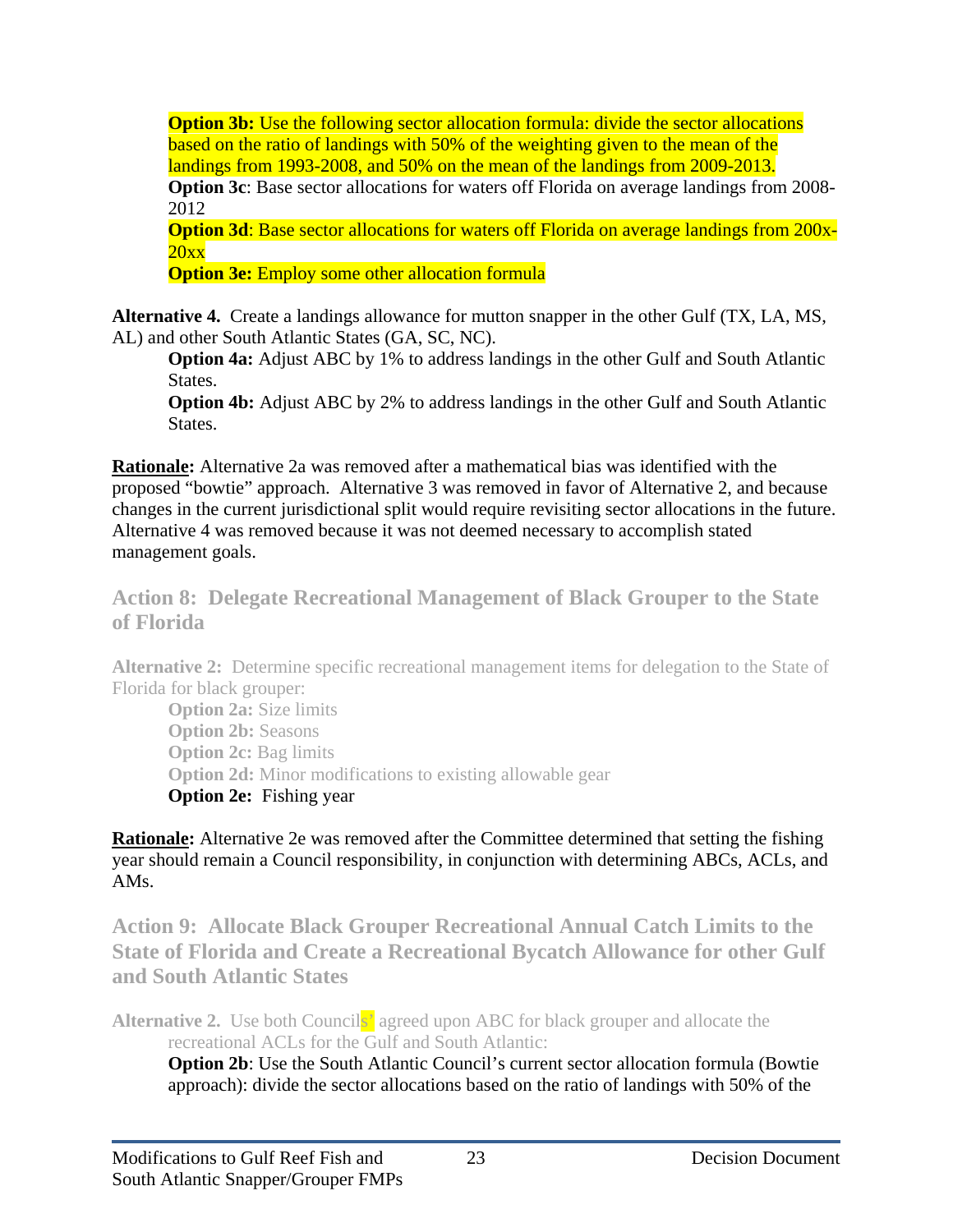weighting given to the mean of the landings from 1991-2008, and 50% on the mean of the landings from 2006-2008.

Alternative 3. Use both Councils' agreed upon ABC for black grouper and create Gulf commercial and recreational sector ACLs from the current ABC jurisdictional split: 47% of the ABC for South Atlantic Council jurisdictional waters, and 53% for Gulf Council jurisdictional waters. Gulf sector allocations would be derived from one of the options below, and the subsequent Gulf and South Atlantic sector allocations would be combined to create sector allocations off Florida:

**Option 3a**: Use the South Atlantic Council's current sector allocation formula: divide the sector allocations based on the ratio of landings with 50% of the weighting given to the mean of the landings from 1991-2008, and 50% on the mean of the landings from 2006- 2008.

**Option 3b:** Use the following sector allocation formula: divide the sector allocations based on the ratio of landings with 50% of the weighting given to the mean of the landings from 1993-2008, and 50% on the mean of the landings from 2009-2013. **Option 3c**: Base sector allocations for waters off Florida on average landings from 2008-2012

**Option 3d:** Base sector allocations for waters off Florida on average landings from 200x- $20xx$ 

**Option 3e:** Employ some other allocation formula

**Alternative 4.** Create a recreational landings allowance for black grouper in the other Gulf (TX, LA, MS, AL) and other South Atlantic States (GA, SC, NC).

**Option 4a:** Adjust ABC by 1% to address landings in the other Gulf and South Atlantic States.

**Option 4b:** Adjust ABC by 2% to address landings in the other Gulf and South Atlantic States.

**Option 4c:** Adjust ABC by 3% to address landings in the other Gulf and South Atlantic States.

**Option 4d:** Adjust ABC by 4% to address landings in the other Gulf and South Atlantic States.

**Rationale:** Alternative 2b was removed after a mathematical bias was identified with the proposed "bowtie" approach. Alternative 3 was removed in favor of Alternative 2, and because changes in the current jurisdictional split would require revisiting sector allocations in the future. Alternative 4 was removed because it was not deemed necessary to accomplish stated management goals.

**Action 10: Specify Accountability Measures for South Florida Species** 

**Alternative 3:** If commercial landings as estimated by the Science and Research Director reach or are projected to reach the commercial ACL, the Regional Administrator shall publish a notice to close the commercial sector for the remainder of the fishing year. On and after the effective date of such a notification, all sale or purchase is prohibited and harvest or possession of this species in or from the EEZ is limited to the bag and possession limit. Additionally,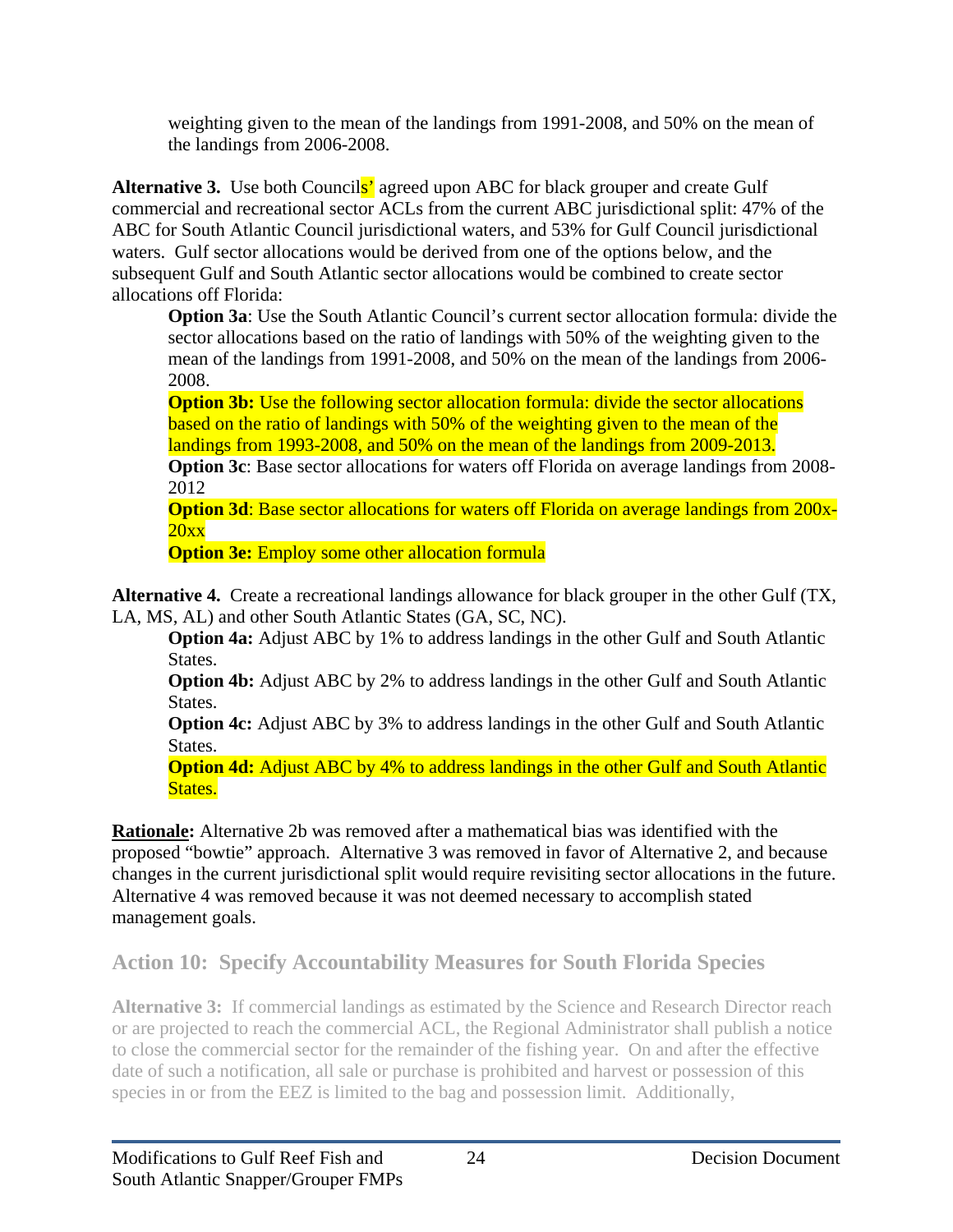**Option 3a:** If the commercial ACL is exceeded, the Regional Administrator shall publish a notice to reduce the commercial ACL in the following fishing year by the amount of the commercial overage, only if the species is overfished.

**Option 3b:** If the commercial ACL is exceeded, the Regional Administrator shall publish a notice to reduce the commercial ACL in the following fishing year by the amount of the commercial overage, only if the total ACL (commercial ACL and recreational ACL) is exceeded.

**Option 3c:** If the commercial ACL is exceeded, the Regional Administrator shall publish a notice to reduce the commercial ACL in the following fishing year by the amount of the commercial overage, only if the species is overfished **and** the total ACL (commercial ACL and recreational ACL) is exceeded.

**Alternative 4:** If recreational landings, as estimated by the Science and Research Director, exceed the recreational ACL, then during the following fishing year, recreational landings will be monitored for a persistence in increased landings.

**Option 4a:** If necessary, the Regional Administrator shall publish a notice to reduce the length of fishing season and the recreational ACL in the following fishing year by the amount of the recreational overage, only if the species is overfished. The length of the recreational season and recreational ACL will not be reduced if the Regional Administrator determines, using the best scientific information available, that a reduction is unnecessary.

**Option 4b:** If necessary, the Regional Administrator shall publish a notice to reduce the length of fishing season and the recreational ACL in the following fishing year by the amount of the recreational overage, only if the total ACL (commercial ACL and recreational ACL) is exceeded. The length of the recreational season and recreational ACL will not be reduced if the Regional Administrator determines, using the best scientific information available, that a reduction is unnecessary.

**Option 4c:** If necessary, the Regional Administrator shall publish a notice to reduce the length of fishing season and the recreational ACL in the following fishing year by the amount of the recreational overage, only if the species is overfished **and** the total ACL (commercial ACL and recreational ACL) is exceeded. The length of the recreational season and recreational ACL will not be reduced if the Regional Administrator determines, using the best scientific information available, that a reduction is unnecessary.

**Rationale:** Alternatives 3a, 3b, 4a, and 4b were removed after a recommendation from the South Atlantic Council, which recently passed updated accountability measures in Snapper Grouper Amendment 34. Amendment 34 is currently undergoing regulatory review.

**Action 13. Changes to Circle Hook Requirement in Gulf and South Atlantic Jurisdictional Waters**

**Alternative 3:** Remove the requirement to use circle hooks when fishing with natural bait for all reef fish south of 28° North latitude in the exclusive economic zone of the Gulf of Mexico.

**Option 3a:** For the recreational fishing sector

**Option 3b:** For the commercial fishing sector